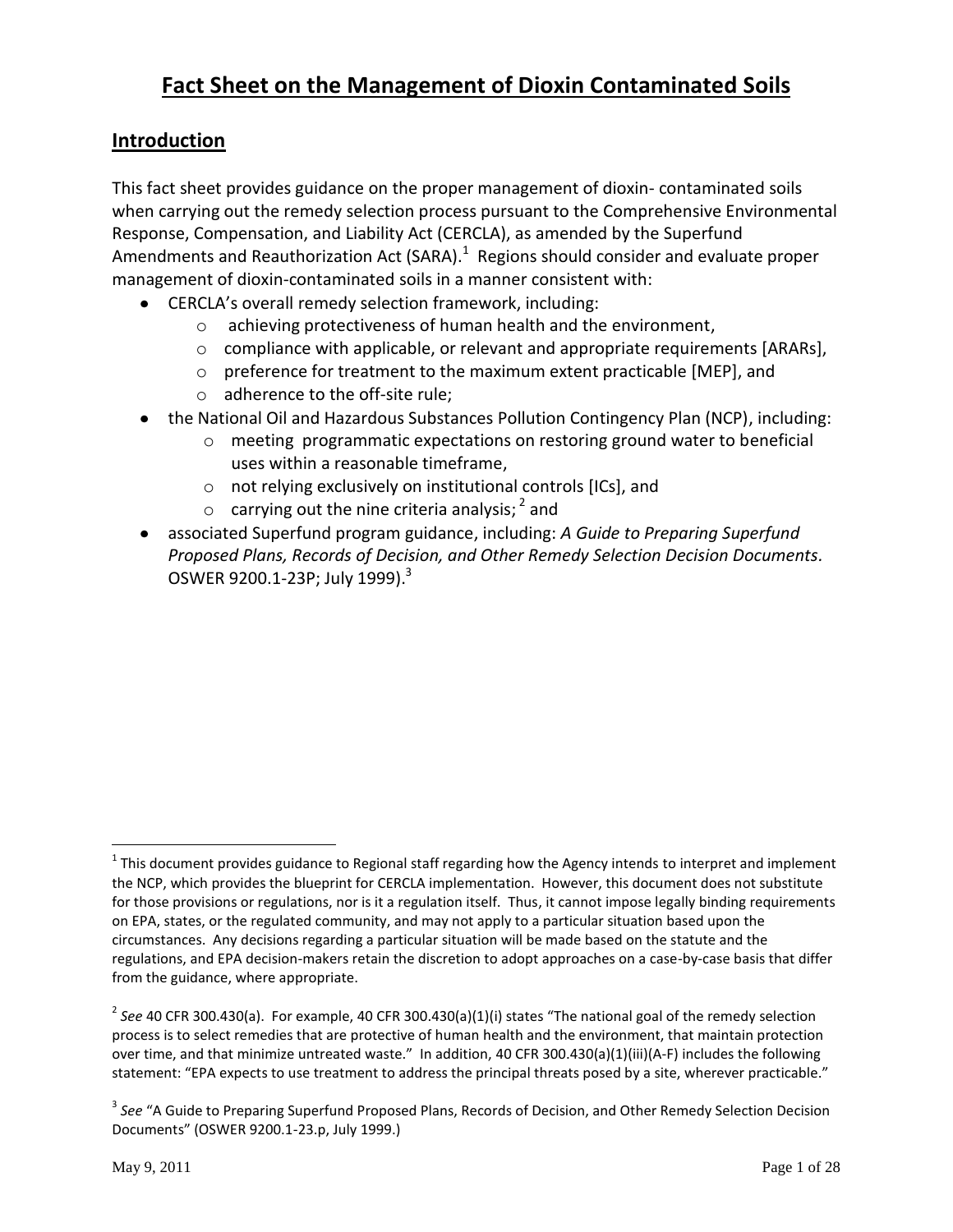The CERCLA treatment to the MEP<sup>4</sup> requirement under Section 121(d) is a distinct requirement from Resource Conservation and Recovery Act (RCRA) Land Disposal Restrictions (LDRs) and is not addressed in this fact sheet. A RCRA requirement (or site-specific determination) to treat or not to treat does not by itself constitute sufficient information to say that we have treated to MEP in accordance with CERCLA 121 CERCLA and the NCP (40 CFR 300.430(a)). Regions may also need to evaluate a number of additional factors concerning the proper management of dioxin contaminated soils. This fact sheet also explores the potential relationship between dioxin-contaminated soils and the RCRA regulatory program, more specifically, the LDRs.

While this fact sheet's principle focus is the off-site management of soils, dioxin- contaminated soils may be managed either on site or off site in accordance with CERCLA, the NCP and Superfund guidance. This fact sheet highlights a number of guidance materials intended to help site managers determine whether dioxin-contaminated soils are best managed on or off site. Guidance materials that provide an overview of waste management materials, such as *[Management of Remediation Waste Under RCRA](http://www.epa.gov/osw/hazard/correctiveaction/resources/guidance/remwaste/pspd_mem.pdf)* (October 1998; EPA 530-F-98-026, OSWER Memorandum) may be helpful in summarizing the requirements for compliance of off-site waste management. Under CERCLA and the NCP, on-site managed wastes are subject to ARARs, but are not subject to the non-substantive requirements, such as permitting. On the other hand, off-site waste management needs to comply with all substantive and nonsubstantive requirements of the applicable regulations.

 $4$  The National Oil and Hazardous Substances Pollution Contingency Plan (NCP) focused the CERCLA 121(d) requirement to treat to the maximum extent practicable to wastes that are deemed a principal threat as noted as follows: "EPA expects that treatment will be the preferred means by which to address the principal threats posed by a site, wherever practicable. Principal threats are characterized as waste that cannot be reliably controlled in place, such as liquids, highly mobile materials (e.g., solvents), and high concentrations of toxic compounds (e.g., several orders of magnitude above levels that allow for unrestricted use and unlimited exposure). "(See 55 FR 8703, March 9, 1990)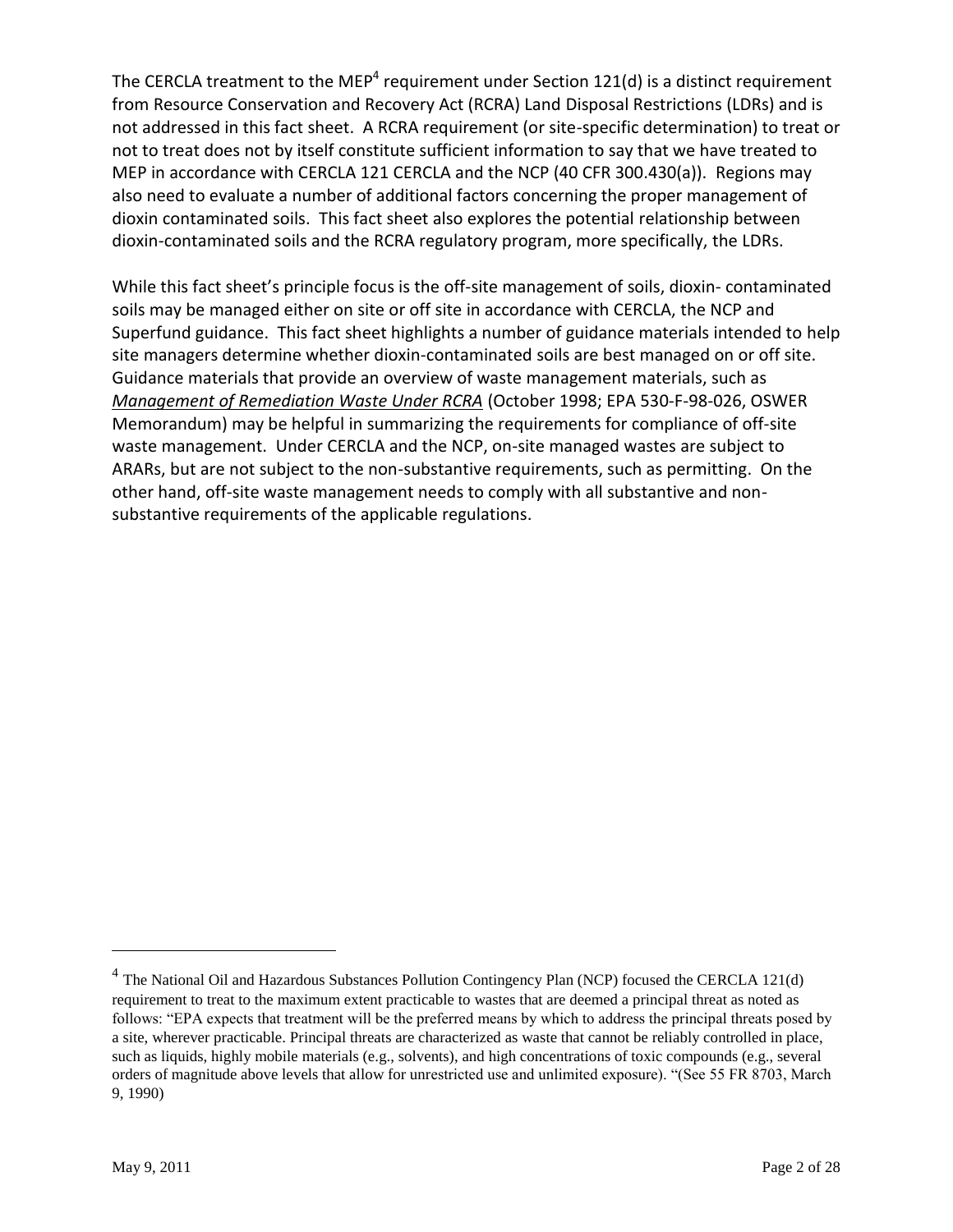# **RCRA Land Disposal Restrictions and Contaminated Soils**

## General Applicability of LDRs to Contaminated Soils

Contaminated soils are subject to LDRs, generally, when they contain a listed hazardous waste or exhibit a hazardous waste characteristic. However, on May 26, 1998, (63 FR 28556), EPA promulgated alternative treatment standards specific to contaminated soils. These standards were designed to encourage cost-effective cleanup of hazardous contaminated soils subject to LDRs and to address the unique characteristics of soils. <sup>5</sup> The 1998 standards require that contaminated soils be treated to either reduce concentrations of hazardous constituents by 90 percent or to meet hazardous constituent concentrations that are 10 x the universal treatment standard (UTS), whichever is greater. (This is typically referred to as 90 percent capped by 10 X UTS). 6

If soil treatment achieves the 90 percent reduction standard or reduces individual constituent concentration to levels achieving the standard of 10X UTS, then further treatment is not required. Treatment for non-metals must achieve 90 percent reduction in total constituent concentrations. Treatment for metals must achieve 90 percent reduction as measured in leachate from the treated soils (testing according to the Toxicity Characteristic Leaching Procedure [TCLP]) when a metal stabilization treatment technology is used, and as measure in total constituent concentration when a metal removal technology is used.

For contaminated soils that also exhibit the characteristic of ignitability, reactivity, or corrosivity, Section 268.49(c)(2) requires that treatment must eliminate the hazardous property prior to land disposal.

A hazardous constituent is a regulated constituent specified in the treatment standard at 40 CFR 268.40, or it may be an underlying hazardous constituent (UHC). Any constituent that is listed in the UTS Table at Section 268.48, except for fluoride, selenium, sulfides, vanadium, and zinc, can be a UHC. When using the alternative soil treatment standard, all UHCs present at levels greater than 10 x UTS must be treated--regardless of whether the soils contain a listed waste or exhibits a characteristic when the soils are generated (i.e., excavated).  $^7$ 

Hazardous waste-contaminated soils added to products that are subsequently used in a manner constituting disposal must meet the treatment standards developed for as-generated industrial waste at 40 CFR 268.40; the alternative soil treatment standards cannot be used.

<sup>&</sup>lt;sup>5</sup> Generators have the choice of using either the applicable universal treatment standards for the contaminated hazardous waste or the alternative soil treatment standards.

 $<sup>6</sup>$  As defined in section 268.2, "land disposal" means placement in or on the land, except in a corrective action</sup> management unit or staging pile, and includes, but is not limited to, placement in a landfill, surface impoundment, waste pile, injection well, land treatment facility, salt dome formation, salt bed formation, underground mine or cave, or placement in a concrete vault, or bunker intended for disposal purposes.

<sup>7</sup> For more information on appropriate use of knowledge of the waste, see EPA's *Waste Analysis at Facilities that Generate, Treat, Store, and Disposal of Hazardous Wastes: A Guidance Manual*, April 1994, available at http://www.epa.gov/epaoswer/hazwaste/ldr/wap330.pdf.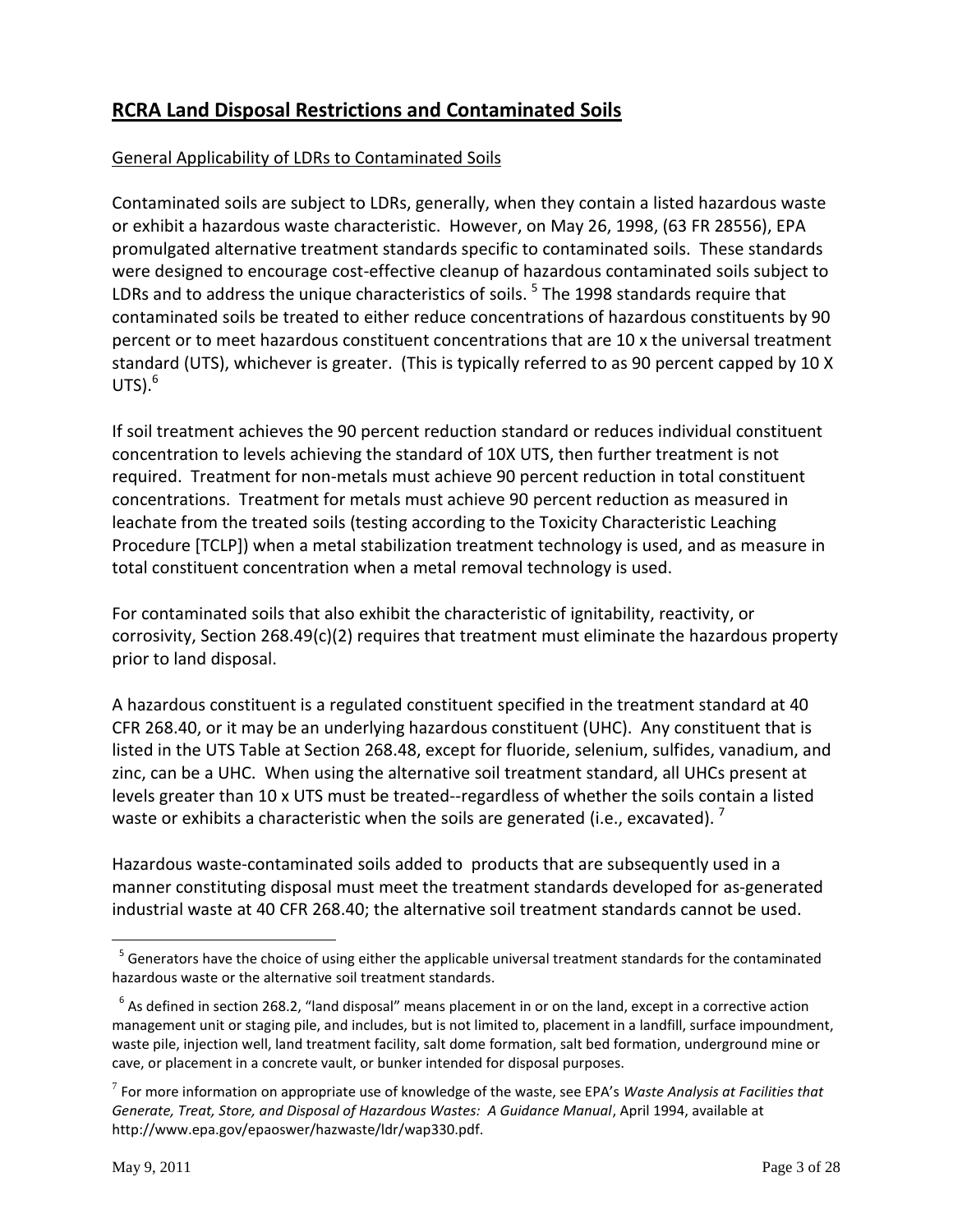Determining whether or not LDRs apply to any given volume of contaminated soils can be complicated. To assist facility owner/operators or program implementers, it is important to understand the principles that govern LDR applicability for contaminated soils (see the May 26, 1998 final rule at 63 FR at 28617-18). These three principles state:

- Principle 1 LDRs only attach to prohibited hazardous waste (or hazardous contaminated soils) when it is: (1) generated and (2) placed in a land disposal unit. If contaminated soils are not removed from the land, the LDRs do not apply. Similarly, if contaminated soils are removed from the land (i.e., generated) yet never placed in a land disposal unit, the LDRs do not apply, i.e., LDRs do not apply to contaminated soils *in situ* nor do they force contaminated soils to be excavated or removed.
- Principle 2 Once a decision has been made to generate (i.e., excavate) and re-land dispose contaminated soils, LDRs generally only apply to contaminated soils that contain hazardous waste. The Agency considers soils to contain hazardous waste: (1) when it exhibits a characteristic of hazardous waste; and (2) when it is contaminated by listed hazardous wastes.<sup>8</sup>
- Principle 3 Once LDRs attach to any given hazardous waste or volume of hazardous contaminated soils, the LDR treatment standards continue to apply until they are met. Contaminated soils subject to the LDRs may be treated to meet the waste-specific treatment standards at 40 CFR 268.40, or to meet the alternative soil treatment standards at 40 CFR 268.49. Once the treatment standards are met, treated characteristic waste may be disposed in a nonhazardous land disposal unit. For listed waste, the treated waste must be disposed in a RCRA Subtitle C land disposal unit.

## Attachment A of this fact sheet provides specific examples on how to comply with the alternative RCRA LDR treatment standards for contaminated soils.

### Determining Whether Contamination is Caused by a RCRA Characteristic or Listed Waste

- The regulations addressing the application of LDRs to soils exhibiting a characteristic of hazardous waste are relatively straightforward: such soils, when generated (i.e., excavated), are subject to the LDRs.
- For soils possibly contaminated with a listed waste, the identification process may become more complicated. In order to determine if given contaminated soils must comply with LDRs, one must know: (1) the origin of the material contaminating the soils (i.e., hazardous waste or not hazardous waste), (2) the dates(s) the material was placed (i.e., before or after the effective date of the applicable land disposal prohibition), and (3) whether the soils still contain hazardous waste (i.e., a contained-in decision).

 $^8$  The "contained-in principle" is the basis for EPA's long-standing interpretation regarding application of the RCRA Subtitle C requirements to mixtures of contaminated media and hazardous wastes. Under the contained-in-policy, EPA requires that soil, although not waste itself, be managed as if it were hazardous waste if it contains hazardous waste or exhibits a characteristic of hazardous waste (63 FR at 28621, May 26, 1998). In practice EPA has applied the "contained-in principle" to refer to a process where a site-specific determination can be made that concentrations of hazardous constituents in any given volume of environmental media (e.g., soils) are low enough to determine that the media (e.g., soils) does not "contain" hazardous waste.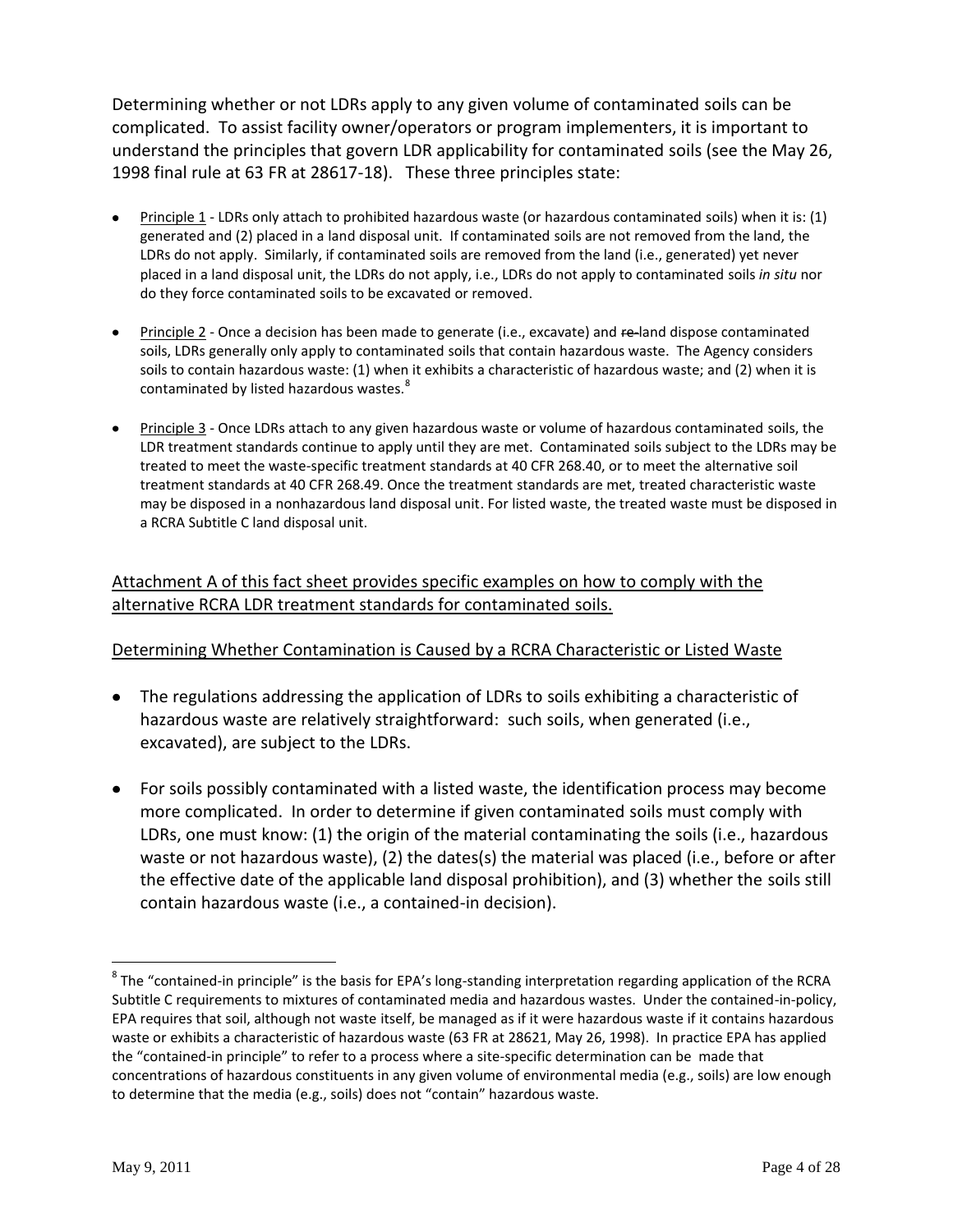Facility owner/operators and program implementers should make a good faith effort to determine if a material is contaminated by listed hazardous waste and ascertain the dates of placement. The Agency believes that by using available site- and waste-specific information, such as manifests, vouchers, bills of lading, sales and inventory records, storage records, sampling and analysis reports, site investigation reports, spill reports, inspection reports and logs, and enforcement orders and permits, these determinations may be made. However, if documentation regarding a source of contamination, contaminant, or waste is unavailable or inconclusive, EPA has stated that one may assume the source, contaminant or waste is not a listed hazardous waste. Therefore, provided the material in question does not exhibit a characteristic of hazardous wastes, the RCRA hazardous waste requirements (including LDRs) do not apply (see 61 FR 18805, April 29, 1996).

### Time of Waste Disposal and RCRA LDR Applicability

• The LDRs do not apply to soils contaminated with hazardous waste that were placed on the land before the effective dates of the applicable land disposal prohibitions. If the determination is made that the contaminating waste was placed on the land before the effective date, and if the soils are determined not to contain hazardous waste before they are removed from the land (i.e., excavated), then the soils can be managed as nonhazardous contaminated media and are not subject to LDRs (see 61 FR at 18805, April 29, 1996). Given the contained-in policy, the determination of whether LDRs apply and whether the waste still contains the hazardous waste will be critical to this decision.

## Constituents Subject to Treatment Using the Alternative Soil Treatment Standards

- All contaminated soils subject to the LDRs (i.e., the contaminated soils either exhibit a hazardous waste characteristic or are contaminated with a RCRA listed waste and "contain" hazardous waste) must be treated to achieve the soils treatment standards for each UHC reasonably expected to be present in the soils at generation (i.e., excavation) when such constituents are initially found at concentrations greater than ten times UTS.
- In addition to treatment of all UHCs reasonably expected to be present in the soils at generation, soils exhibiting a hazardous waste characteristic must also be treated, in the case of toxicity characteristic (TC) soils, for the TC constituents, and in the case of ignitable, corrosive or reactive soils, for the applicable characteristic property.
- Generators of contaminated soils can reasonably apply knowledge of the likely contaminants present and use that knowledge to select the appropriate UHCs or classes of constituents for monitoring. This approach is consistent with those EPA typically takes in remedial programs, where the Agency emphasizes that remediation mangers should focus investigations on constituents of concern and with regulations that allow generators to rely on knowledge to determine whether any given solid waste is hazardous.
- Finally, if using the alternative soil treatment standards, any treatment residues generated must also be treated to meet any other applicable LDR standards.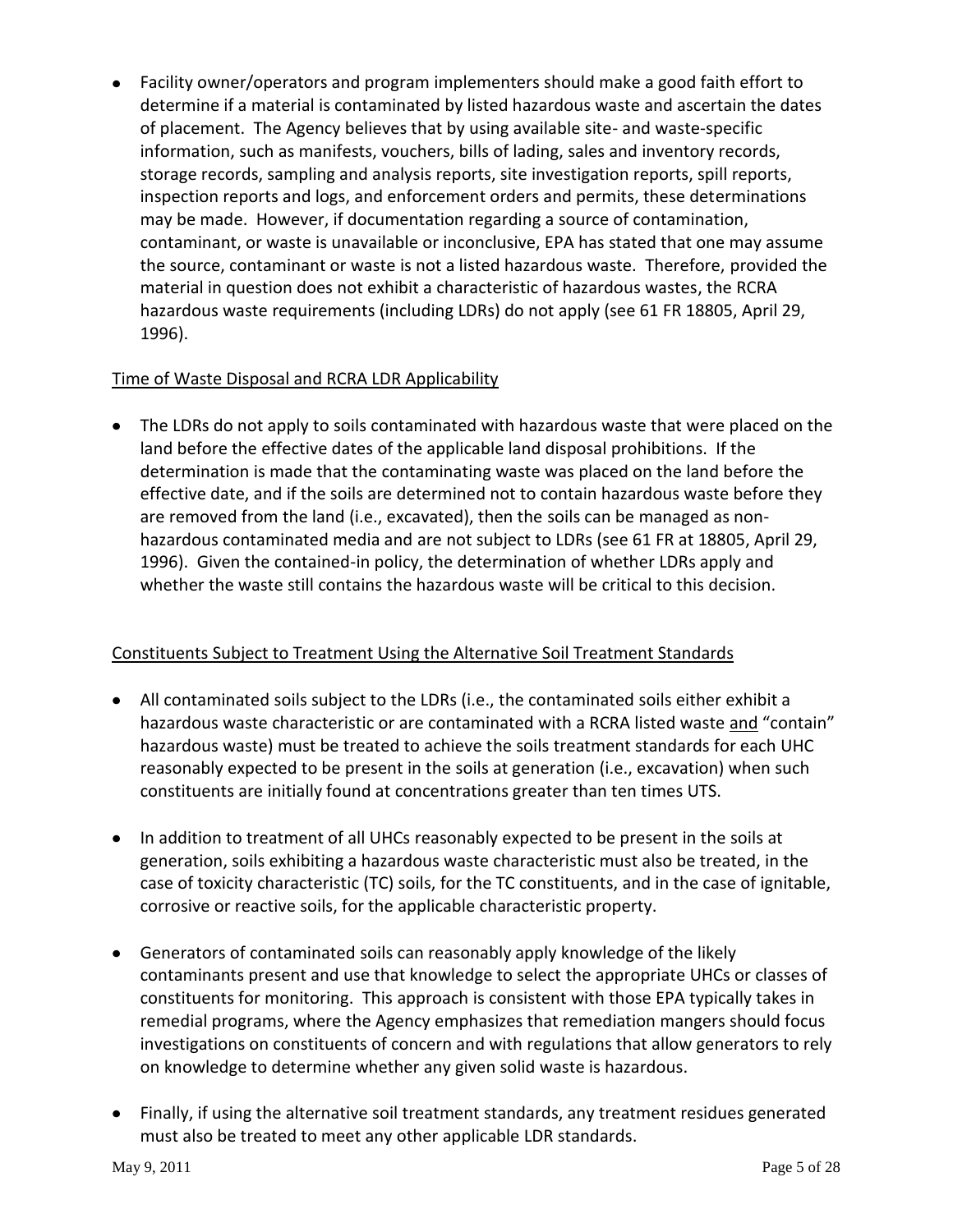# **Do I Have to Comply With RCRA LDRs? 9**

| <b>If LDRs</b>                                                    | <b>And if LDRs</b>                     | And if                                                                                            | Then you                     |
|-------------------------------------------------------------------|----------------------------------------|---------------------------------------------------------------------------------------------------|------------------------------|
| Applied to the listed waste                                       | Apply to the listed                    |                                                                                                   | Must comply with LDRs        |
| when it contaminated the soil                                     | waste now                              |                                                                                                   |                              |
| Didn't apply to the listed waste<br>when it contaminated the soil | Apply to the listed<br>waste now       | The soil is determined to<br>contain the listed waste<br>when the soil is first<br>generated.     | Must comply with LDRs        |
| Didn't apply to the listed waste<br>when it contaminated the soil | Apply to the listed<br>waste now       | The soil is determined not<br>to contain the listed<br>waste when the soil is<br>first generated. | Needn't comply with LDRs. 10 |
| Didn't apply to the listed waste<br>when it contaminated the soil | Don't apply to the<br>listed waste now |                                                                                                   | Needn't comply with LDRs     |

# **Variances from the Soils Treatment Standards at Risk-Based Levels**

- As part of the rule establishing alternative treatment standards for soils, EPA established a site-specific variance from the LDR treatment standards. The variance can be used when treatment to concentrations of hazardous constituents greater (i.e., higher) than those specified in the soils treatment standards minimizes short- and long-term threats to human health and the environment (See 40 CFR 268.44(h)). In this way, on a case-by case basis, risk-based LDR treatment standards approved through a variance process (see 40 CFR 268.44) could supersede the technology-based soils treatment standards. (The reader is referred to 40 CFR 268.44 for additional information on treatment variances and in particular those variances that pertain directly to contaminated soils.)
- The Agency is requiring that minimize threat variance determinations for contaminated soils be evaluated using the existing site-specific variance process set out in 40 CFR 268.44(h). Variances cannot be approved without the opportunity for public participation, including notice by appropriate means, opportunity for public comment and adequate explanation of an ultimate determination (see 63 FR at 28607 (May 26, 1998)).
- EPA anticipates that decisions about site-specific minimize threat variances will often be combined with decisions that soils no longer contains hazardous waste. Agency guidance on "contained-in" determinations is essentially the same as the requirements for sitespecific risk-based minimize threat determinations (63 FR at 28607 (May 26, 1998). For that

 $9$  The reader is also referred to Attachment A which provides examples of applying the alternative LDR treatment standards for contaminated soils.

 $^{10}$  This includes no requirement to dispose in a RCRA Subtitle C unit (see 63 FR 28618, May 26, 1998). Whether or not LDRs apply to contaminated soils is governed by a determination of whether any given volume of contaminated soils "contains" hazardous waste at its point of generation. If any given volume of soils is determined to contain hazardous waste at its point of generation, LDRs attach (principle 1 and 2, and therefore, the LDR treatment standards must be met prior to placement of such soils in a land disposal unit (principle 3). If any given volume of soils is determined not to contain hazardous waste at its point of generation, there is no hazardous waste to which a land disposal prohibition could attach and the soils thus, would not be prohibited from land disposal.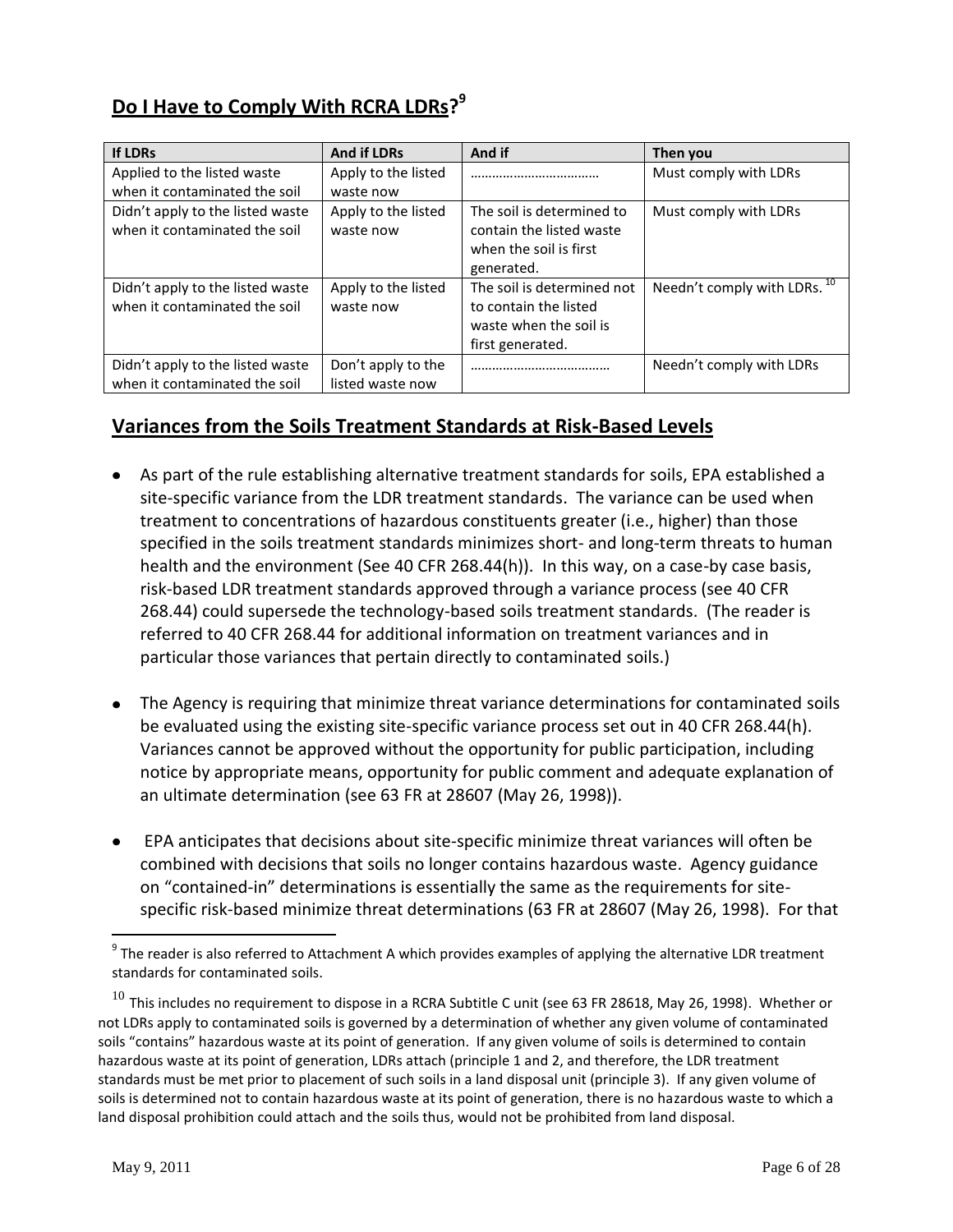reason, EPA believes it will always be appropriate, though not required (see 63 FR at 28620 (May 26, 1998)) to combine a contained-in determination with a site-specific risk-based minimize threat variance. In these cases, EPA encourages program implementers and facility owners/operators to include information about the "contained-in" decision in the public notice of the variance.

- In cases where a site-specific minimize threat variance is combined with a decision that the soils no longer contain hazardous waste due to achieving the treatment standard imposed by the variance), the soils could be managed – including land disposed – without further control under RCRA Subtitle C. (see 63 FR at 28607 [May 26, 1998]).
- Site-specific determinations that threats are minimized cannot be based on the potential safety of land disposal units or engineered structures, such as liners, caps, slurry walls, or any other practice occurring after land disposal. (63 FR at28607 (May 26, 1998).

The reader is referred to Attachment B of this fact sheet for general information on the RCRA LDR program.

# **Applicability of RCRA LDRs to Dioxin Contaminated Soils**

Application of the same three LDR applicability principles will determine whether dioxincontaminated soils are subject to RCRA's LDR requirements. (LDRs may be applicable for waste disposed of on site or off site.)

- Principle 1 LDRs only attach to dioxin-contaminated soils when they are: (1) generated (i.e., excavated) and (2) placed in a land disposal unit. If the dioxin- contaminated soils are not removed from the land, LDRs do not apply. Similarly, if dioxin-contaminated soils are removed from the land (i.e., generated) yet never placed in a land disposal unit, LDRs do not apply; that is, LDRs do not apply to dioxin-contaminated soils *in situ* and they do not require soils to be excavated or removed.<sup>11</sup> If contaminated soils are managed in an area of contamination (AOC), even if it is "removed from the land" within such an area, the soils would not be considered generated, and the LDR treatment requirements do not apply.
- Principle 2 Once a decision has been made to generate (i.e., excavate) and re-land dispose the dioxincontaminated soils, LDRs only apply to dioxin-contaminated soils that contain hazardous waste. The Agency considers dioxin-contaminated soils to contain hazardous waste: (1) when it exhibits a characteristic of hazardous waste; or (2) when it is contaminated with listed hazardous wastes.
	- -- If dioxin-contaminated soils do not exhibit a hazardous waste characteristic, LDRs do not apply.
	- -- If dioxin-contaminated soils cannot be linked through documentation to a listed waste, LDRs do not apply.

<sup>&</sup>lt;sup>11</sup> Guidance on Demonstrating Compliance with the Land Disposal Restrictions (LDR) Alternative Soil Treatment Standard – Final Guidance. July 2002. EPA530-R-02-003. "Area of Contamination" (AOC) policy. Because an AOC is equated to a RCRA land-based unit, consolidation and *in situ* treatment of hazardous waste within the AOC do not create a new point of hazardous waste generation for purpose of RCRA. This interpretation allows wastes to be consolidated or treated *in situ* within an AOC without triggering the land disposal restrictions or minimum technology requirements.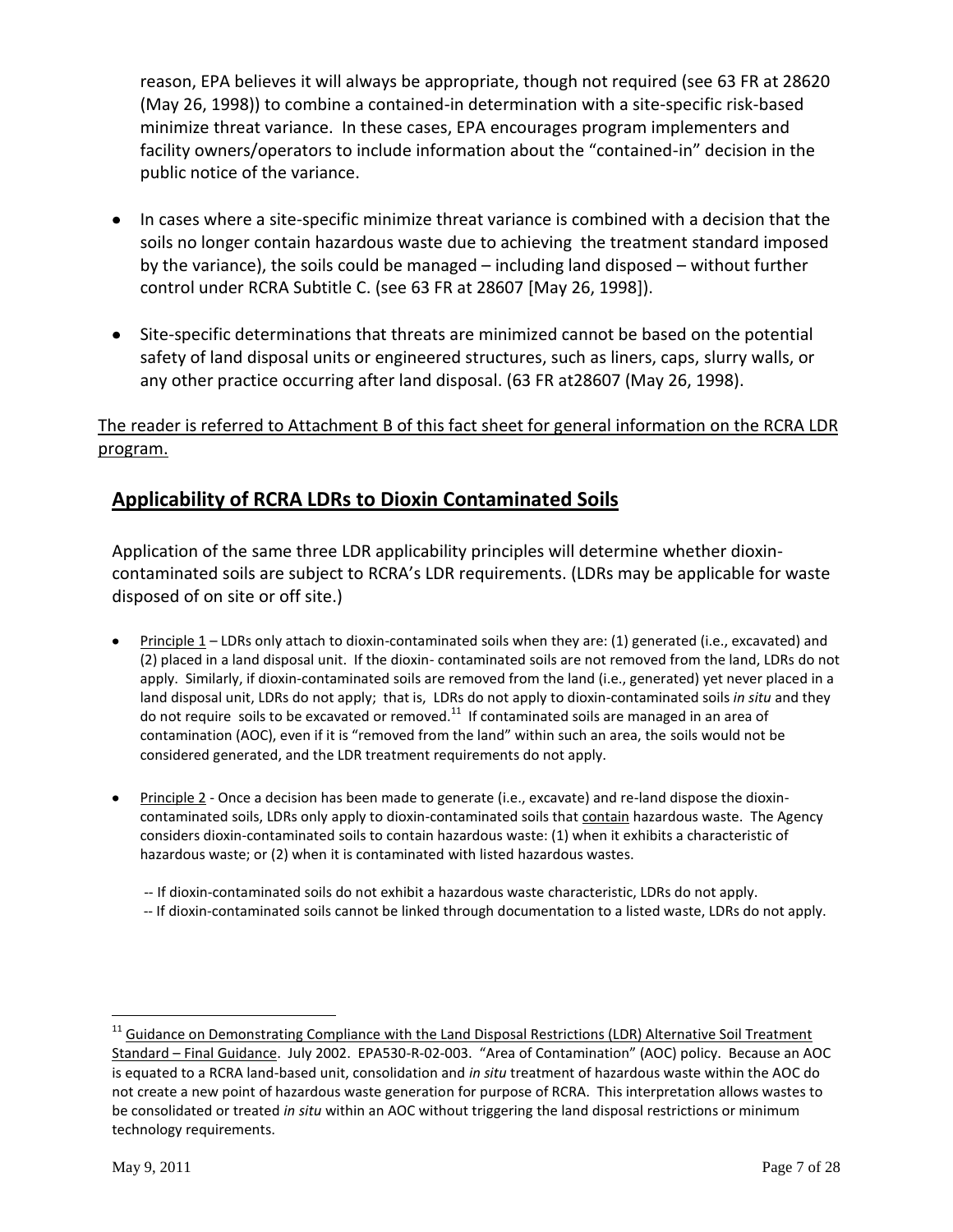If it is determined that the dioxin-contaminated soils can be linked to any of the following waste codes, F020, F021, F022, F023, F026, F027, F028<sup>12</sup>, F032, F039, K043, K099, K174, and K178, LDRs may apply. These waste codes were either listed as hazardous because they contain "dioxins" or because "dioxins" are regulated constituents requiring treatment prior to land disposal under the LDR program (See Attachment B). If the dioxin-contaminated soils can be linked to a listed hazardous waste, determinations must then be made on whether (1) LDRs are applicable to the listed waste; and (2) whether the dioxin-contaminated soils contained the listed hazardous waste when they were first generated (i.e., excavated). If both these determinations are in the affirmative, LDRs apply.

Principle 3 - Once LDRs attach to any dioxin-contaminated soils, LDR treatment standards continue to apply until they are met, unless a treatment variance is granted (40 CFR 268.44).

If the generated dioxin-contaminated soils are a characteristic hazardous waste, using the alternative soil treatment standards, the soils must be treated for the characteristic constituent, as well as any other underlying hazardous constituents reasonably expected to be present above 10 times the UTS (e.g., 10 ppb for the various dioxins and furans identified in 268.40.) After treatment is achieved, the contaminated soils may be disposed in a nonhazardous waste disposal unit.

If it is determined that the dioxin-contaminated soils are linked through documentation to a listed hazardous waste prohibited from land disposal and has been determined to contain the listed hazardous waste, then using the alternative soil treatment standards, the dioxin-contaminated soils must be treated for all UHCs reasonably expected to be present at levels above 10 times UTS. (Note: The requirement for listed hazardous waste to treat for all UHCs under the alternative soil treatment standards is a more comprehensive requirement than what is required for "as-generated" industrial listed hazardous waste found in 40 CFR 268.40, which only requires treatment for "regulated hazardous constituents" not all UHCs reasonably expected to be present (a requirement reserved only for characteristic wastes.)

Attachment C contains a list of RCRA hazardous wastes for which "dioxins" are regulated hazardous constituents requiring treatment under the RCRA LDR program.

 $12$  F028 is defined as residues resulting from the incineration or thermal treatment of soils contaminated with EPA hazardous waste F020, F021, F022, F023, F026 and F027. It is unclear whether soils contaminated with F028 would exist.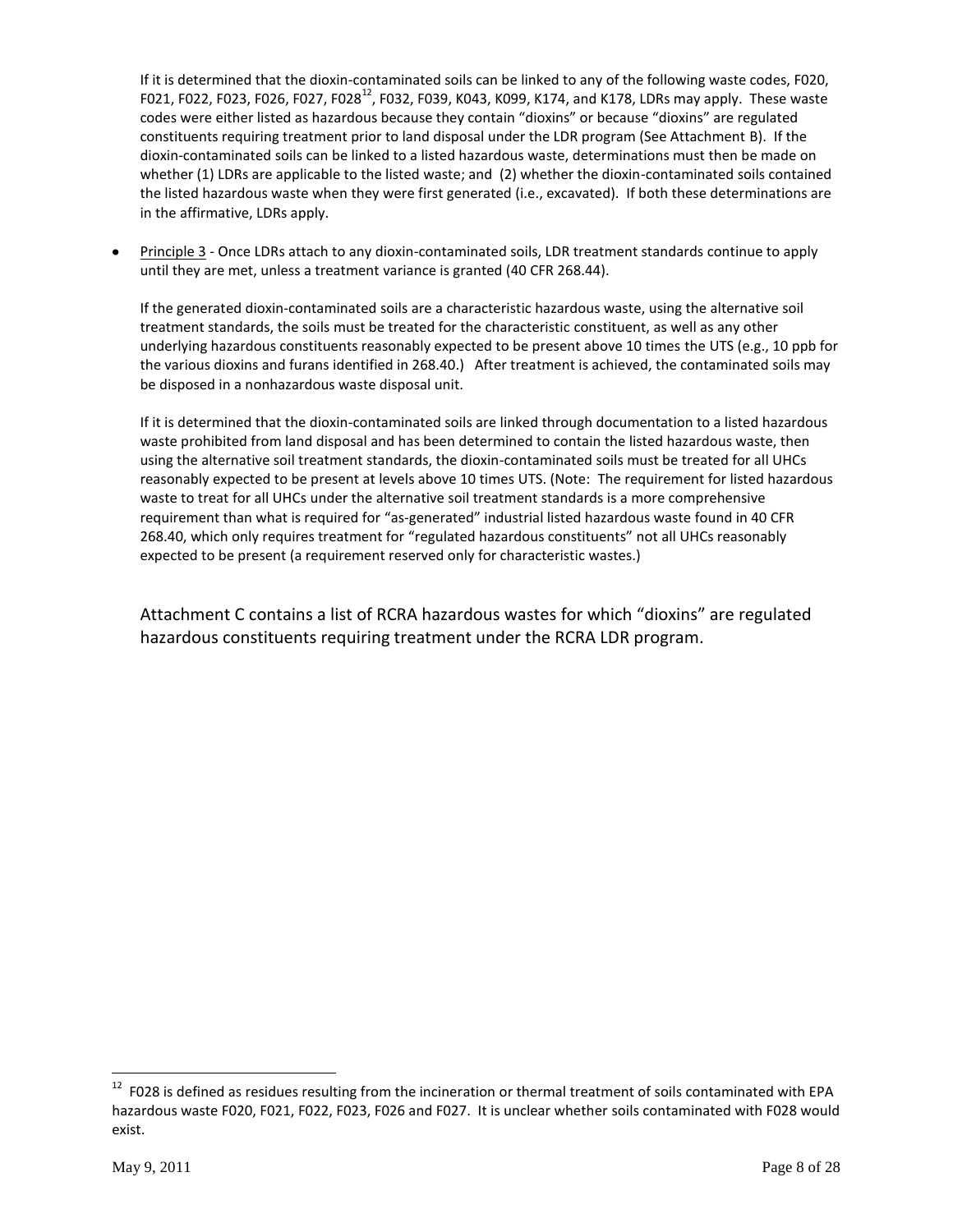# **RCRA Requirements for Dioxin-Listed Wastes (F020-F023 and F026-F028)**

The Dioxin Listing Rule was promulgated on January 14, 1985 (50 FR 1987). This regulation designates certain wastes containing particular chlorinated dibenzo-p-dioxin (CDDs), chlorinated dibenzofurans (CDFs), and chlorinated phenols as acute hazardous waste. See RCRA hazardous waste listings F020-F023, F026-F028.

The rule also establishes stringent RCRA management standards for these wastes. The following criteria must be met in order to handle the listed dioxin-containing wastes:

Land disposal facilities: - landfills, waste piles, surface impoundments and land treatment facilities must comply with the Part 264 requirements and additionally provide an acceptable waste management plan for the listed wastes ( see applicable standards in 40 CFR 264).

Hazardous waste combustion units – a hazardous waste combustor, as defined in 40 CFR 63.1201, must comply with standards for controlling emissions of hazardous air pollutants if it burns RCRA hazardous waste. These standards are codified in 40 CFR part 63, Subpart EEE. If a hazardous waste combustor elects to burn a dioxin-listed waste, Subpart EEE requires that the combustor achieve a (more stringent) destruction and removal efficiency (DRE) of at least 99.9999 percent. This requirement is codified in paragraph (c) for the applicable category of hazardous waste combustor in Sections 63.1216 through 63.1221. In addition, hazardous waste combustors are also subject to applicable requirements under 40 CFR parts 260 through 270. Attachment D of this fact sheet contains a list of commercial incinerators and landfills that are permitted and actively managing RCRA contaminated soils. While these facilities may not be specifically permitted to treat dioxin-contaminated soils, it provides a comprehensive list from which to identify potential treatment facilities.

# **Complying With the RCRA LDR Treatment Standard for Dioxin-Contaminated Soils**

Example 1 - Soils were contaminated with F020 waste. Based on sampling of the contaminated soils, it was determined that they contained 1.5 mg/kg of hexachlorodibenzofurans.

- *Waste-specific treatment standard.* The waste-specific treatment standard for hexachlorodibenzofurans in F020 waste is 0.001 mg/kg (nonwastewater).
- *Alternative soil treatment standards.* The alternative soil treatment standards mandate the reduction of hexachlorodibenzofurans in the soils by 90 percent or ten times the UTS, whichever is higher. Reduction of 1.5 mg/kg of hexachlorodibenzofurans in the soils by 90 percent would mean treating the contaminated soils to 0.15 mg/kg. The UTS for hexachlorodibenzofurans is 0.001 mg/kg (nonwastewater), so 10 times the UTS would be 0.01 mg/kg.
- A facility may treat the contaminated soils to meet the waste-specific treatment standard, or to meet the alternative soil treatment standards. In this particular case, the facility would likely select the alternative soil treatment standard of 0.15 mg/kg, since it is significantly higher than the wastespecific treatment standard of 0.001 mg/kg.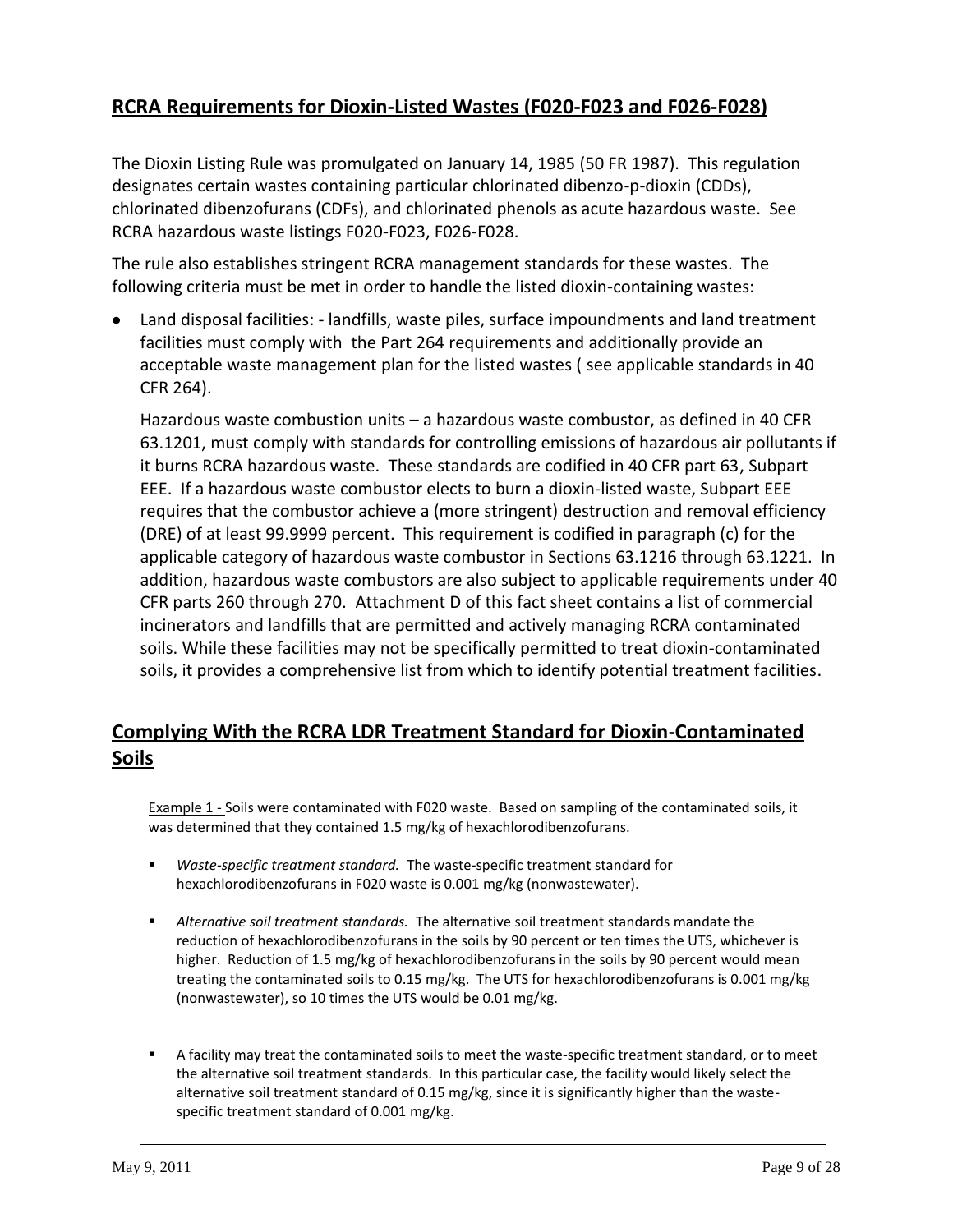Example 2 - Soils were contaminated with F027 waste. Based on sampling of the contaminated soils, it was determined that they contained 100 mg/kg of pentachlorophenol.

- *Waste-specific treatment standard.* The waste-specific treatment standard for pentachlorophenol in F027 waste is 7.4 mg/kg (nonwastewater).
- *Alternative soil treatment standards.* The alternative soil treatment standards mandate the reduction of pentachlorophenol in the soils by 90 percent or ten times the UTS, whichever is higher. Reduction of 100 mg/kg of pentachlorophenol in the soils by 90 percent would mean treating the contaminated soils to 10 mg/kg. The UTS for pentachlorophenol is 7.4 mg/kg (nonwastewater), so 10 times the UTS would be 74 mg/kg.

A facility may treat the contaminated soils to meet the waste-specific treatment standard, or to meet the alternative soil treatment standards. In this particular case, the facility would likely select the alternative soil treatment standard of 74 mg/kg, since it is significantly higher than the waste-specific treatment standard of 7.4 mg/kg.

Attachment E of this fact sheet identifies LDR treatment standards for the specific dioxincontaining listed hazardous waste.

# **Disposal of Soils Containing Dioxin Not Subject to RCRA Requirements**

For soils that contain dioxin, but are not hazardous waste under RCRA or under state waste regulations, the following steps would apply:

- The dioxin-containing soils can be disposed of in any nonhazardous land disposal unit, including municipal or industrial landfills, that is permitted to accept the waste.
- For Superfund cleanups with off-site disposal, facilities accepting dioxin containing soils that are not hazardous waste must be in compliance with the off-site rule.
- In many cases, the contaminated soils will be sent to a Subtitle D landfill; however, there may be instances where, due to significant levels of dioxin in the soils, the decision is made to dispose of the contaminated soils in a Subtitle C landfill.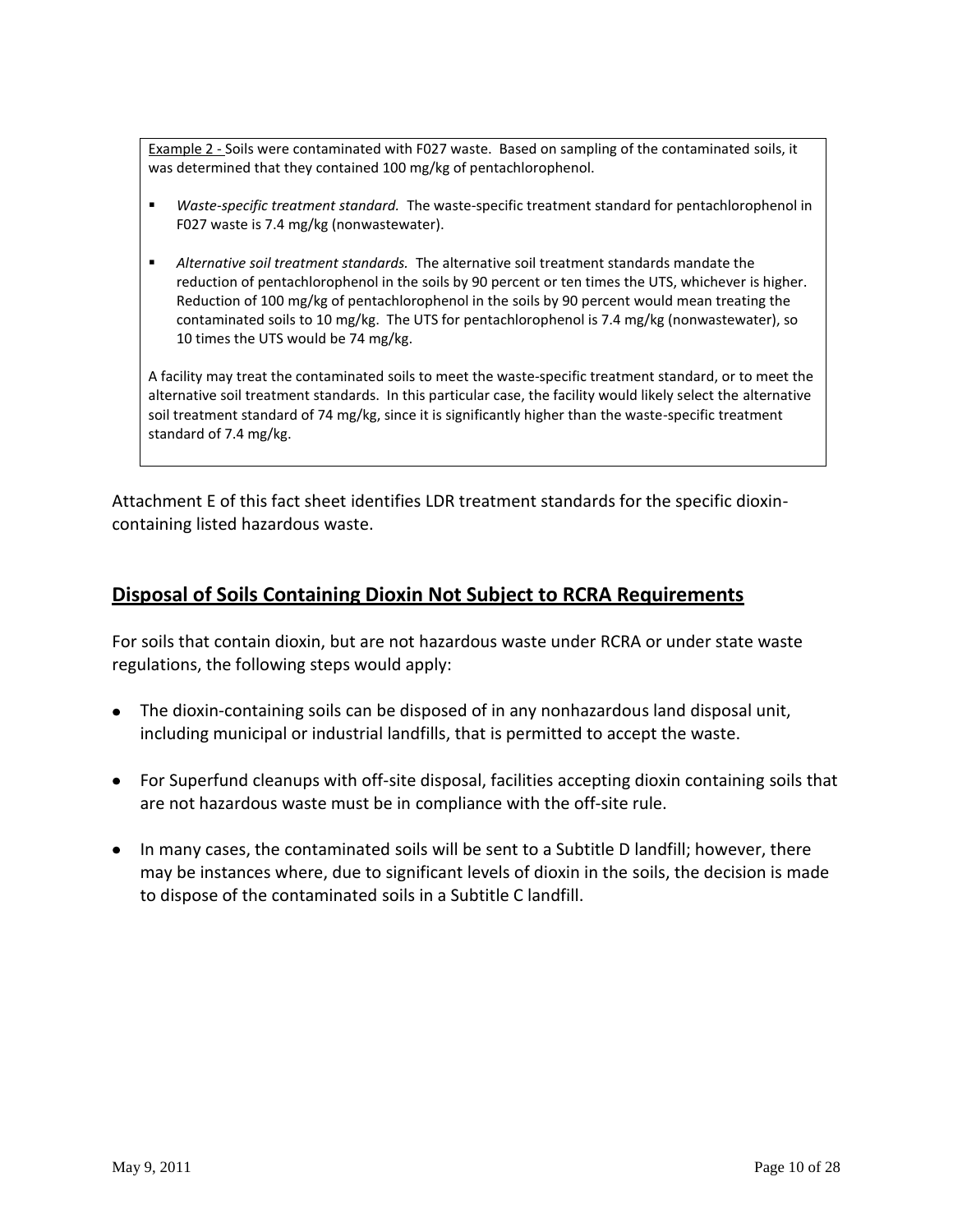# **ATTACHMENTS**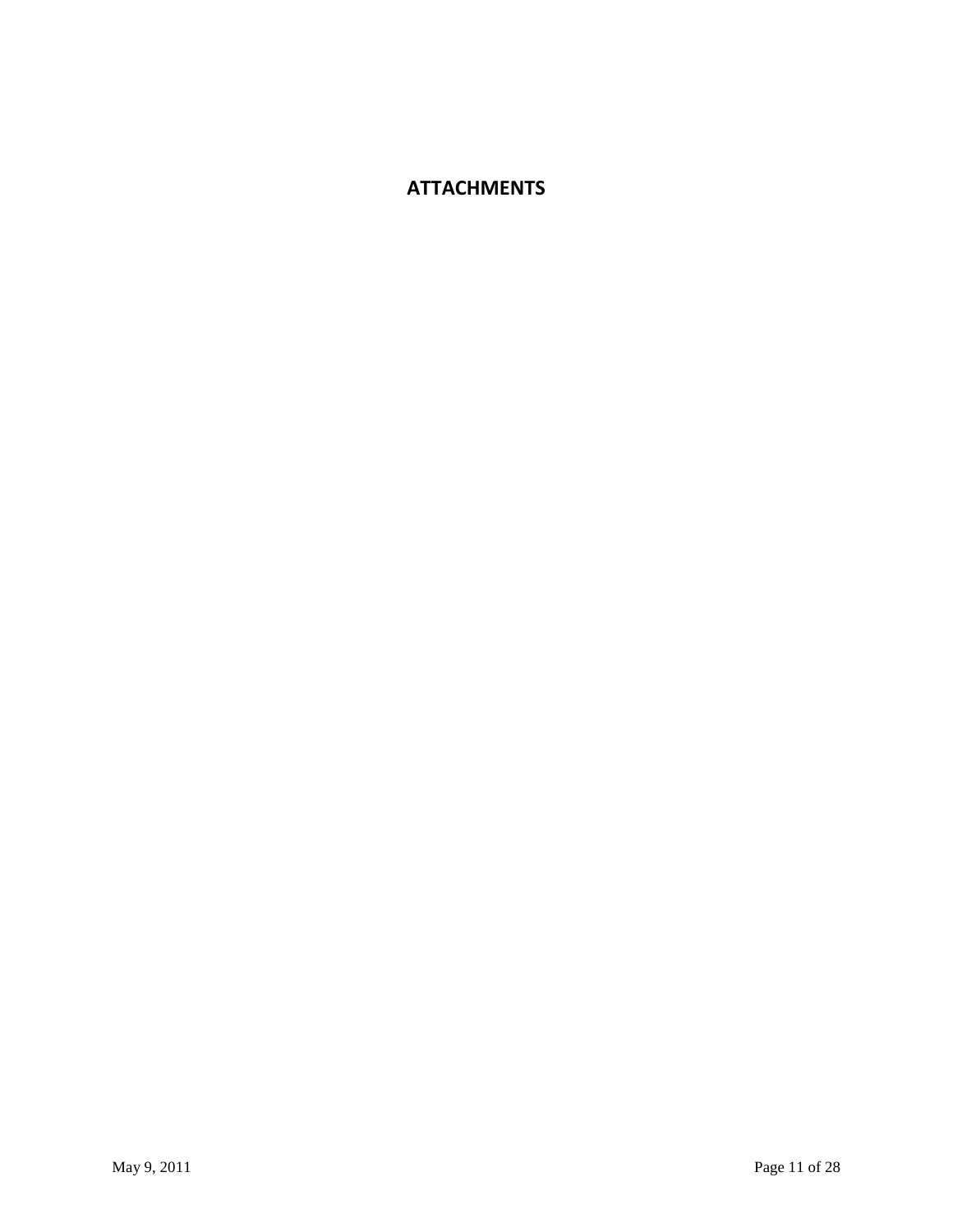### **Attachment A Examples of Complying With the RCRA LDR Treatment Standard for Contaminated Soils**

EXAMPLE 1 - Generator A is excavating soils mildly contaminated with wastewater treatment sludge F006. The sludge was land disposed before 1980. The soils do not exhibit a characteristic of hazardous waste and has been determined by an authorized state not to contain listed hazardous waste. The soils are not prohibited from land disposal. This is because, for LDR purposes, the point of generation is when the soils are first excavated from the land (principle 1)). Since no prohibited hazardous waste existed before that time (i.e., the contaminating waste was not prohibited) and the soils do not contain listed hazardous waste or exhibit a characteristic of hazardous waste at its point of generation, there is no hazardous waste to which a land disposal prohibition could attach (Principle 2).

EXAMPLE 2 - Generator B is excavating soils contaminated by leaks from a closing hazardous waste surface impoundment. The surface impoundment received listed hazardous waste K062 and characteristic hazardous waste D018. The surface impoundment stopped receiving K062 in 1987 and D018 in 1993. The soils do not exhibit a characteristic and has been determined by an authorized state not to contain listed hazardous waste. The soils are not prohibited from land disposal. This is because, for LDR purposes, the point of generation is when the soils are first excavated from the land (principle 1). Since no prohibited hazardous waste existed before that time and the soils do not contain listed wastes at their point of generation, there is no hazardous waste to which a land disposal prohibition could attach. (principle 2))

EXAMPLE 3 - Generator C is excavating soils contaminated with F024. F024 was land disposed after 1991, after it was prohibited from land disposal, and was not first treated to meet the applicable LDR treatment standards (i.e., it was illegally land disposed or accidentally spilled). Since the contaminating waste was prohibited from land disposal and the treatment standards were not achieved prior to land disposal, the LDR prohibition continues to apply to any soils contaminated by the waste (principle (3)) regardless of whether the soils "contain" hazardous waste when generated. The soils are prohibited from land disposal and, before land disposal, must be treated to meet applicable LDR standard or until a site-specific, risk-based minimized threat determination is made through the variance process.

EXAMPLE 4 - Generator D is excavating soils contaminated by an accidental spill of benzyl chloride, which, when discarded is P028 and are prohibited from land disposal. The accidental spill occurred yesterday. The contaminated waste was prohibited from land disposal and, since the treatment standards were not achieved prior to the accidental spill, the prohibition continues to apply to any soils contaminated by the waste (principle 3)). Thus, the soils are prohibited from land disposal and, before land disposal, must be treated to meet the applicable LDR treatment standards or until a site-specific, risk-based minimized threat determination is made through the variance process.

EXAMPLE 5 - Generator E is excavating soils contaminated by F004. The F004 waste was land disposed in 1984, prior to the effective date of an applicable land disposal prohibition; however, on generation (excavation), the soils contain high concentrations of cresols, so that an authorized state determines they "contain" hazardous waste. The soils are prohibited from land disposal. Although the contaminating waste was not prohibited from land disposal at the time it was land disposed, since the soils contained hazardous waste at the point of generation, the land disposal prohibition attaches to the contaminated soils and must be treated to the LDRs or until a site-specific, risk-based minimized threat determination is made through the variance process (Principles (1), (2), and (3)).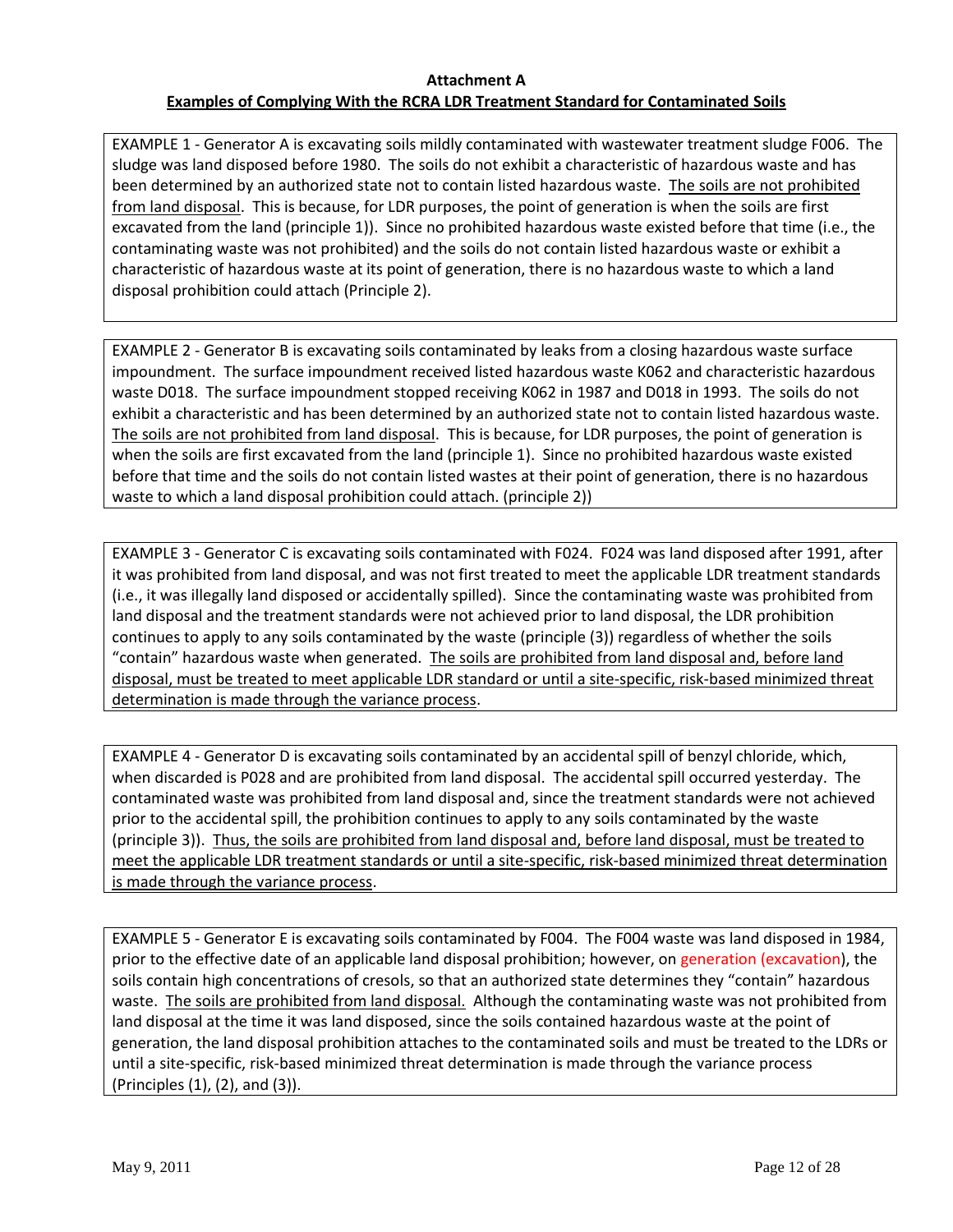### **Attachment C RCRA Waste Codes with "Dioxins" as Regulated Hazardous Constituents Requiring Treatment as Part of the LDR Program<sup>13</sup>**

| EPA<br>Hazardous<br>Waste No. | Hazardous Waste Description                                                                                                                                                                                                                                                                                                                                                                                                                                                                                                                                                                                                                                                                                                                                                                                                      |
|-------------------------------|----------------------------------------------------------------------------------------------------------------------------------------------------------------------------------------------------------------------------------------------------------------------------------------------------------------------------------------------------------------------------------------------------------------------------------------------------------------------------------------------------------------------------------------------------------------------------------------------------------------------------------------------------------------------------------------------------------------------------------------------------------------------------------------------------------------------------------|
| F020                          | Wastes (except wastewater and spent carbon from hydrogen chloride purification) from the production or<br>manufacturing use (as a reactant, chemical intermediate, or component in a formulating process) of tri- or<br>tetrachlorophenol, or of intermediates used to produce their pesticide derivatives. (This listing does not include<br>wastes from the production of Hexachlorophene from highly purified 2,4,5-trichlorophenol.)                                                                                                                                                                                                                                                                                                                                                                                         |
| F021                          | Wastes (except wastewater and spent carbon from hydrogen chloride purification) from the production or<br>manufacturing use (as a reactant, chemical intermediate, or component in a formulating process) of<br>pentachlorophenol, or of intermediates used to produce its derivatives                                                                                                                                                                                                                                                                                                                                                                                                                                                                                                                                           |
| F022                          | Wastes (except wastewater and spent carbon from hydrogen chloride purification) from the manufacturing use<br>(as a reactant, chemical intermediate, or component in a formulating process) of tetra-, penta-, or<br>hexachlorobenzenes under alkaline conditions                                                                                                                                                                                                                                                                                                                                                                                                                                                                                                                                                                |
| F023                          | Wastes (except wastewater and spent carbon from hydrogen chloride purification) from the production of<br>materials on equipment previously used for the production or manufacturing use (as a reactant, chemical<br>intermediate, or component in a formulating process) of tri- and tetrachlorophenols. (This listing does not include<br>wastes from equipment used only for the production or use of Hexachlorophene from highly purified 2,4,5-<br>trichlorophenol.)                                                                                                                                                                                                                                                                                                                                                        |
| F026                          | Wastes (except wastewater and spent carbon from hydrogen chloride purification) from the production of<br>materials on equipment previously used for the manufacturing use (as a reactant, chemical intermediate, or<br>component in a formulating process) of tetra-, penta-, or hexachlorobenzene under alkaline conditions                                                                                                                                                                                                                                                                                                                                                                                                                                                                                                    |
| F027                          | Discarded unused formulations containing tri-, tetra-, or pentachlorophenol or discarded unused formulations<br>containing compounds derived from these chlorophenols. (This listing does not include formulations containing<br>Hexachlorophene synthesized from prepurified 2,4,5-trichlorophenol as the sole component.)                                                                                                                                                                                                                                                                                                                                                                                                                                                                                                      |
| F028                          | Residues resulting from the incineration or thermal treatment of soils contaminated with EPA Hazardous Waste<br>Nos. F020, F021, F022, F023, F026, and F027                                                                                                                                                                                                                                                                                                                                                                                                                                                                                                                                                                                                                                                                      |
| F032                          | Wastewaters (except those that have not come into contact with process contaminants), process residuals,<br>preservative drippage, and spent formulations from wood preserving processes generated at plants that currently<br>use or have previously used chlorophenolic formulations (except potentially cross-contaminated wastes that have<br>had the F032 waste code deleted in accordance with §261.35 of this chapter or potentially cross-contaminated<br>wastes that are otherwise currently regulated as hazardous wastes (i.e., F034 or F035), and where the generator<br>does not resume or initiate use of chlorophenolic formulations). This listing does not include K001 bottom<br>sediment sludge from the treatment of wastewater from wood preserving processes that use creosote and/or<br>pentachlorophenol |
| F039                          | Leachate (liquids that have percolated through land disposed wastes) resulting from the disposal of more than<br>one restricted waste classified as hazardous under subpart D of this part. (Leachate resulting from the disposal of<br>one or more of the following EPA Hazardous Waste and no other Hazardous Wastes retains its Hazardous Waste<br>Number(s): F020, F021, F022, F026, F027, and/or F028.)                                                                                                                                                                                                                                                                                                                                                                                                                     |
| K043                          | 2,6-Dichlorophenol waste from the production of 2,4-D.                                                                                                                                                                                                                                                                                                                                                                                                                                                                                                                                                                                                                                                                                                                                                                           |
| K099                          | Untreated wastewater from the production of 2,4-D.                                                                                                                                                                                                                                                                                                                                                                                                                                                                                                                                                                                                                                                                                                                                                                               |
| K174                          | Wastewater treatment sludges from the production of ethylene dichloride or vinyl chloride monomer (including<br>sludges that result from commingled ethylene dichloride or vinyl chloride monomer wastewater and other<br>wastewater), unless the sludges meet the following conditions: (i) they are disposed of in a subtitle C or non-<br>hazardous landfill licensed or permitted by the state or federal government; (ii) they are not otherwise placed on<br>the land prior to final disposal; and (iii) the generator maintains documentation demonstrating that the waste was<br>either disposed of in an on-site landfill or consigned to a transporter or disposal facility that provided a written                                                                                                                    |

 $^{13}$  These waste codes were either listed as hazardous because they contain "dioxins" or because "dioxins" are regulated constituents requiring treatment prior to land disposal under the LDR program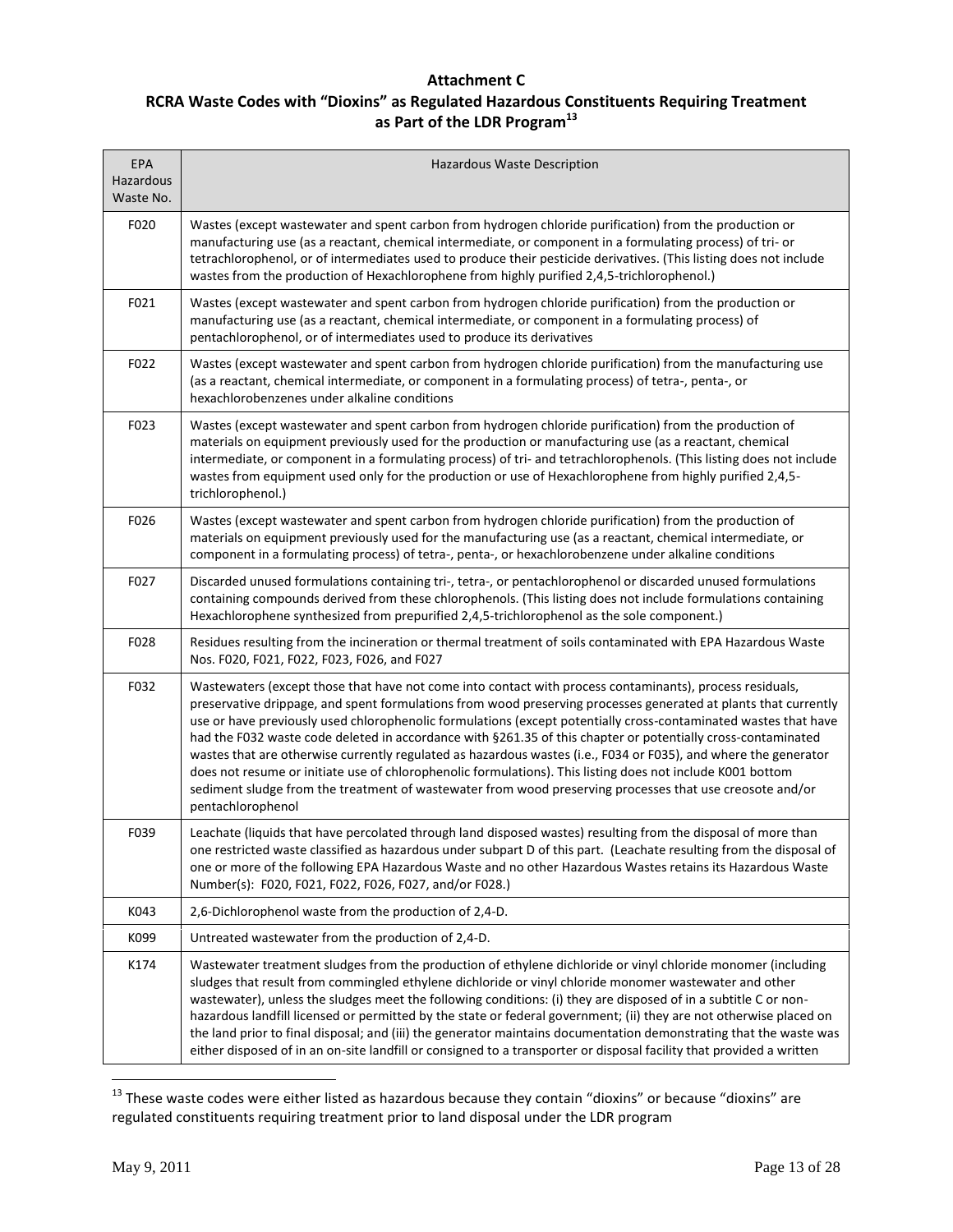| <b>EPA</b><br><b>Hazardous</b><br>Waste No. | <b>Hazardous Waste Description</b>                                                                                                                                                                                                                                                                                                                                                                                                                                                                                                                                                                                                      |
|---------------------------------------------|-----------------------------------------------------------------------------------------------------------------------------------------------------------------------------------------------------------------------------------------------------------------------------------------------------------------------------------------------------------------------------------------------------------------------------------------------------------------------------------------------------------------------------------------------------------------------------------------------------------------------------------------|
|                                             | commitment to dispose of the waste in an off-site landfill. Respondents in any action brought to enforce the<br>requirements of subtitle C must, upon a showing by the government that the respondent managed wastewater<br>treatment sludges from the production of vinyl chloride monomer or ethylene dichloride, demonstrate that they<br>meet the terms of the exclusion set forth above. In doing so, they must provide appropriate documentation (e.g.,<br>contracts between the generator and the landfill owner/operator, invoices documenting delivery of waste to<br>landfill, etc.) that the terms of the exclusion were met |
| K178                                        | Residues from manufacturing and manufacturing-site storage of ferric chloride from acids formed during the<br>production of titanium dioxide using the chloride-ilmenite process                                                                                                                                                                                                                                                                                                                                                                                                                                                        |

 $\overline{\phantom{a}}$ 

Source: 40 CFR 261.31, 40 CFR 261.32, and 40 CFR 268.40..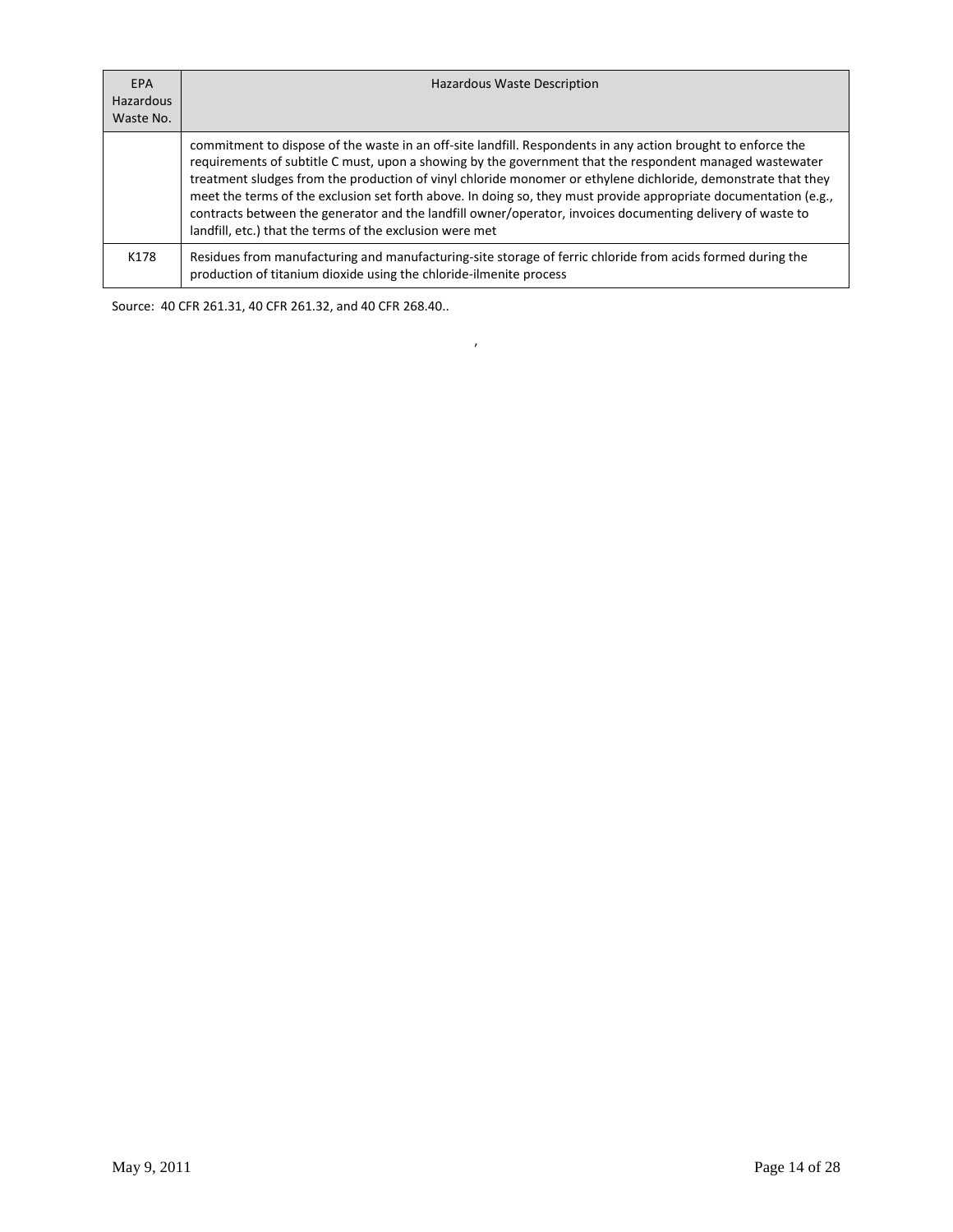### **Attachment B General Information about the Land Disposal Restrictions Program**

Under the authority of the Hazardous and Solid Waste Amendments of 1984 (HWSA), EPA developed the LDR program. The LDR program is codified at 40 CFR Part 268. Under Part 268, EPA has established treatment standards that dictate to what extent hazardous waste must be treated before it can be land disposed. EPA also has established minimum technical standards for managing restricted wastes, such as requirements for waste characterization and waste tracking (i.e., notifications/certifications).<sup>14</sup> In addition, EPA has established variances, case-by-case extensions to the effective date, and other mechanisms that provide flexibility in administering the LDR program.

The remainder of this attachment provides general information on:

- Waste-specific treatment standards;
- Alternative soil treatment standards;
- **Notification, certification, and recordkeeping; and**
- **Variances, extensions, and exemptions.**

This attachment only summarizes the particular provisions; refer to the specific statutory sections or specific regulatory requirements for details on meeting these particular requirements.

#### **Waste-Specific Treatment Standards**

LDR waste-specific treatment standards can be found at 40 CFR 268.40. These treatment standards can be either concentration levels for hazardous constituents that the waste must meet or treatment technologies that must be performed on the waste before it can be disposed. EPA bases the LDR treatment standards on the performance of available technologies that best minimizes the mobility or toxicity (or both) of the hazardous constituents, which is designated as the Best Demonstrated Available Technology (BDAT) for that waste.

When treatment standards are set as concentration levels, the regulated community may use any method or technology (except dilution) to meet that concentration level. However, when EPA designates a technology as a treatment standard, the regulated community must treat the waste with that specific technology (unless an equivalent treatment method variance is granted) in order to meet the treatment standard.

Both listed and characteristic hazardous wastes must meet the LDR treatment standards before they are eligible for land disposal. There are, however, some unique situations that arise when dealing with characteristic wastes (those with the letter "D" waste code designation) under the LDR Program. The treatment standards for characteristic hazardous wastes entail rendering the waste nonhazardous (i.e., de-characterizing the waste/removing the characteristic). However, characteristic hazardous wastes with UHCs have additional treatment requirements. UHCs are constituents that may not be the basis for a waste to exhibit a characteristic, but are reasonably expected to be in the waste and can pose hazards nonetheless. The UHCs must be treated in order to meet the contaminant-specific levels. These levels are referred to as the UTS levels, and are listed at 40 CFR 268.48. This is why some characteristic hazardous wastes that no longer exhibit a characteristic must still be treated to meet additional LDR

 $14$  Restricted waste is defined as hazardous waste that is prohibited from land disposal if applicable treatment standards are not met. (Land Disposal Restrictions: Summary of Requirements. United State Environmental Protection Agency. Offices of Solid Waste and Emergency Response and Enforcement and Compliance Assurance. EPA530-R-01-007. [www.epa.gov/osw.](http://www.epa.gov/osw) Revised August 2001.)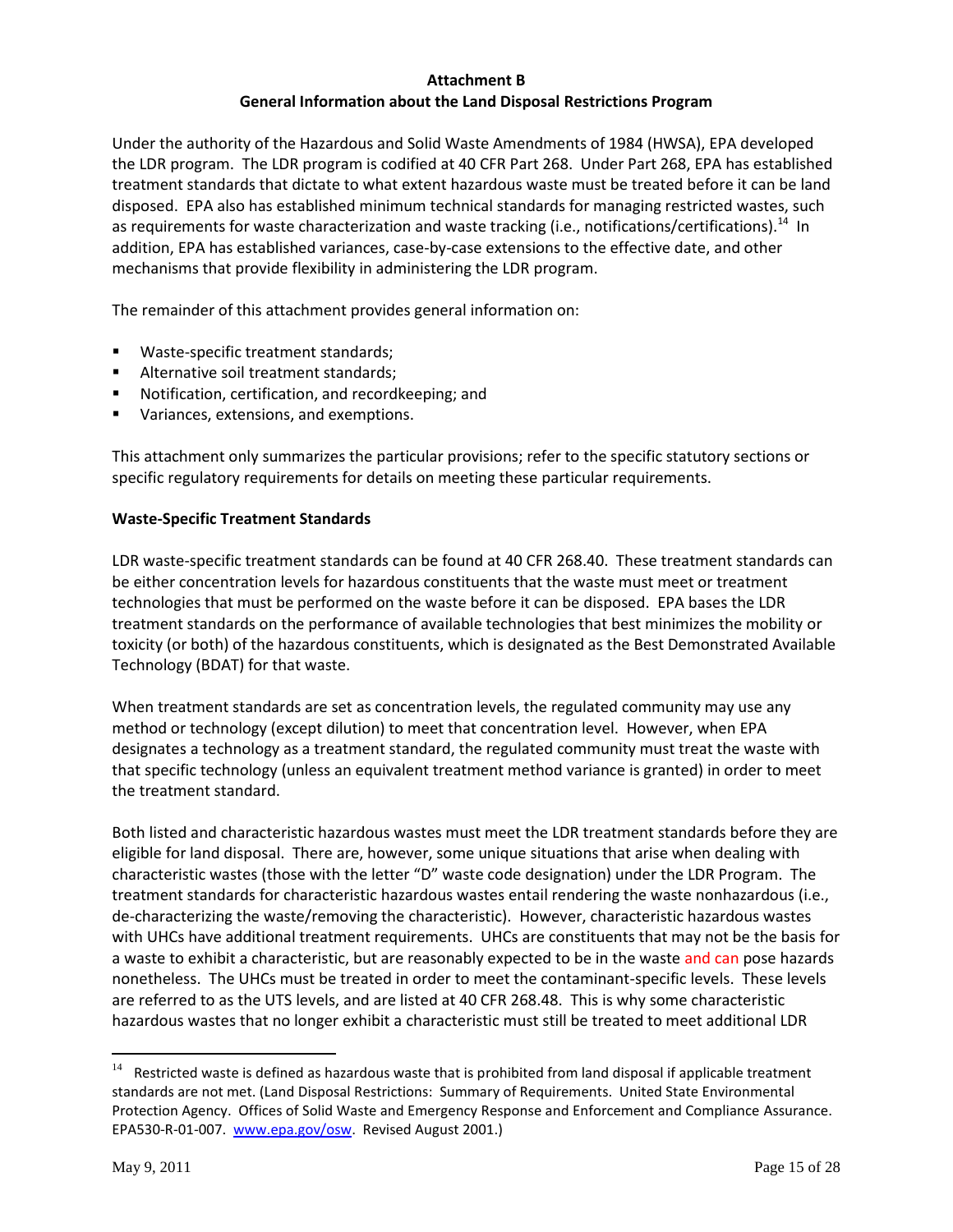requirements. Once such characteristic hazardous wastes have been de-characterized and treated to meet the UHCs, they can be disposed of in a nonhazardous waste land disposal unit.

### **Alternative Soil Treatment Standards**

Contaminated soils must be handled as hazardous waste if they contain a listed hazardous waste or if they exhibit a characteristic of hazardous waste. As with hazardous waste, land disposal of hazardous soil is prohibited until the soil has been treated to meet LDR treatment standards. These contaminated soils, due to either their large volume or unique properties, are not always amenable to the wastespecific treatment standards found at 40 CFR 268.40. Because of this, EPA promulgated alternative soil treatment standards at 40 CFR 268.49. The alternative soil treatment standards mandate the reduction of hazardous constituents in the soil by 90 percent or ten times the UTS, whichever is higher. Removal of the characteristic is also required if the soil is ignitable, corrosive, or reactive.

A facility may treat contaminated soils to meet the waste-specific treatment standard at 40 CFR 268.40, or to the alternative soil treatment standards at 40 CFR 268.49.

### **Notification, Certification, and Recordkeeping**

In order to properly track the hazardous waste that is generated, transported, treated, stored, and disposed of, EPA imposes certain LDR notification, certification, and recordkeeping requirements on generators and treatment, storage, and disposal facilities (TSDFs). LDR notifications inform the next waste handler whether the waste must be treated to meet the treatment standard or if it can be disposed of without treatment. When wastes do not need to meet a treatment standard, or already meet the standard, EPA requires the handler to sign a statement certifying such a claim.

- *Generators* must send a notification with the initial shipment of waste to each treatment, storage or disposal facility and keep a copy in their on-site files. If the waste, process, or receiving facility changes, another notification is required. The information that the notification must include varies according to the status of the waste. For example, the notification requirements will differ slightly if the waste meets its treatment standard or is subject to a national capacity variance. (40 CFR 268.7(a))
- *Treatment facilities* have to send similar notifications along with the shipment of the treated waste to disposal facilities and keep a copy in their on-site files. A certification normally accompanies this notification stating that the waste meets its treatment standards and may be land disposed. (40 CFR 268.7(b))
- *Disposal facilities* are the final link in the waste management chain. As a result, they have to test the waste residue that they receive to ensure that it meets the treatment standards. (40 CFR 268.7(c))

Each hazardous waste handler must comply with certain recordkeeping requirements for LDR notifications and paperwork. Generators, treatment facilities, and disposal facilities must keep copies of all LDR paperwork associated with the waste they ship or receive in their facility files for three years.

Characteristic wastes that are de-characterized subsequent to the point of generation (i.e., they become nonhazardous) are handled differently. Once a waste is de-characterized and has met LDR treatment standards, it can go to a RCRA subtitle D nonhazardous waste facility. Copies of these LDR notifications and certifications are sent to the EPA region or authorized state and placed in the facility's files rather than to the receiving subtitle D facility. However, this applies only to wastes that contain no listed hazardous wastes (some wastes may be listed and also exhibit a hazardous characteristic).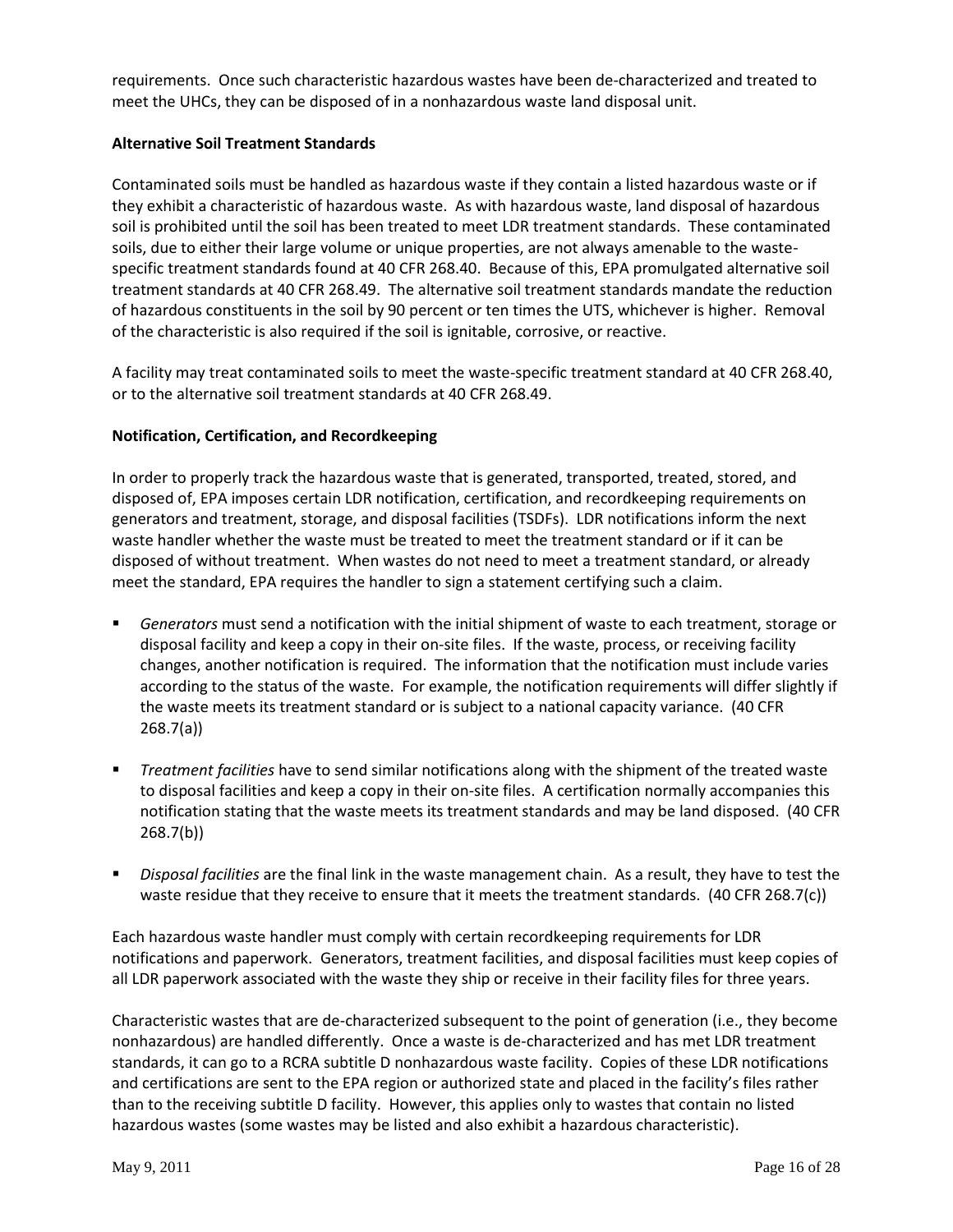#### **Variances, Extensions, and Exemptions**

The following variances, extensions, and exemptions allow wastes to be disposed of without meeting their respective treatment standards, or to be treated to a different standard:

- *National capacity variances (RCRA Section 3004(h)(2)).* When developing a treatment standard, EPA examines the available treatment capacity to determine whether it is sufficient to handle current and future waste management needs. If the Agency determines that nationally there is not enough capacity to treat a waste, EPA can extend the effective date of the waste's treatment standard for a maximum of two years. Wastes under a national capacity variance can be disposed of, without meeting the treatment standards, in landfills and surface impoundments that meet the minimum technical requirements. (Note: The national capacity variance applies when the Agency first promulgates the LDR treatment standards for the hazardous waste. Thus, this capacity variance would only apply for new hazardous waste.)
- *Case-by-case extensions (40 CFR 268.5).* A facility may petition EPA for a case-by-case extension to the national capacity variance to delay the effective date for one year, with a possible extension of an additional year of a waste's treatment standard, upon showing that capacity does not exist for that particular waste. Wastes granted case-by-case extensions can be disposed of without meeting the treatment standards in landfills and surface impoundments that meet the minimum technical requirements. (Note: The case-by-case extension applies after the national capacity variance expires, and may only be granted for one-year, with a possible extension of an additional year. Thus, this capacity variance would only apply for new hazardous wastes.)
- *No-migration variances (40 CFR 268.6).* No-migration variances apply to the disposal unit instead of to the waste, and allow wastes to be disposed of in the unit without meeting the treatment standards. To obtain a no-migration variance for a disposal unit, a facility must petition EPA and demonstrate that there will be no migration of the hazardous constituents from the unit for as long as the waste remains hazardous.
- *Variances from a treatment standard (40 CFR 268.44).* Variances from a treatment standard allow the regulated community to petition EPA and show that the required LDR treatment standard is not appropriate for their waste, or that the treatment standard is not achievable. If a variance is granted, EPA will specify an alternative treatment standard to meet.
- *Equivalent treatment method variances (40 CFR 268.42(b)).* Determinations of equivalent treatment allow the regulated community to petition EPA and demonstrate that a technology different from the required LDR treatment technology can achieve comparable results. If approved, the applicant can use the alternative treatment technology in place of the required technology.
- *Surface impoundment treatment exemptions (40 CFR 268.4).* Surface impoundment treatment exemptions allow the regulated community to petition EPA for permission to treat hazardous waste in surface impoundments. Under normal circumstances, owners and operators cannot place untreated hazardous waste on the land, even if it is in a land-based unit for treatment. Since many facilities use surface impoundments as a means of treating waste, the surface impoundment treatment exemption allows owners and operators to conduct such treatment under certain conditions. Surface impoundments treating waste under this exemption must comply with the double liner and minimum technical requirements, and provisions for the removal of sludges and treatment residues.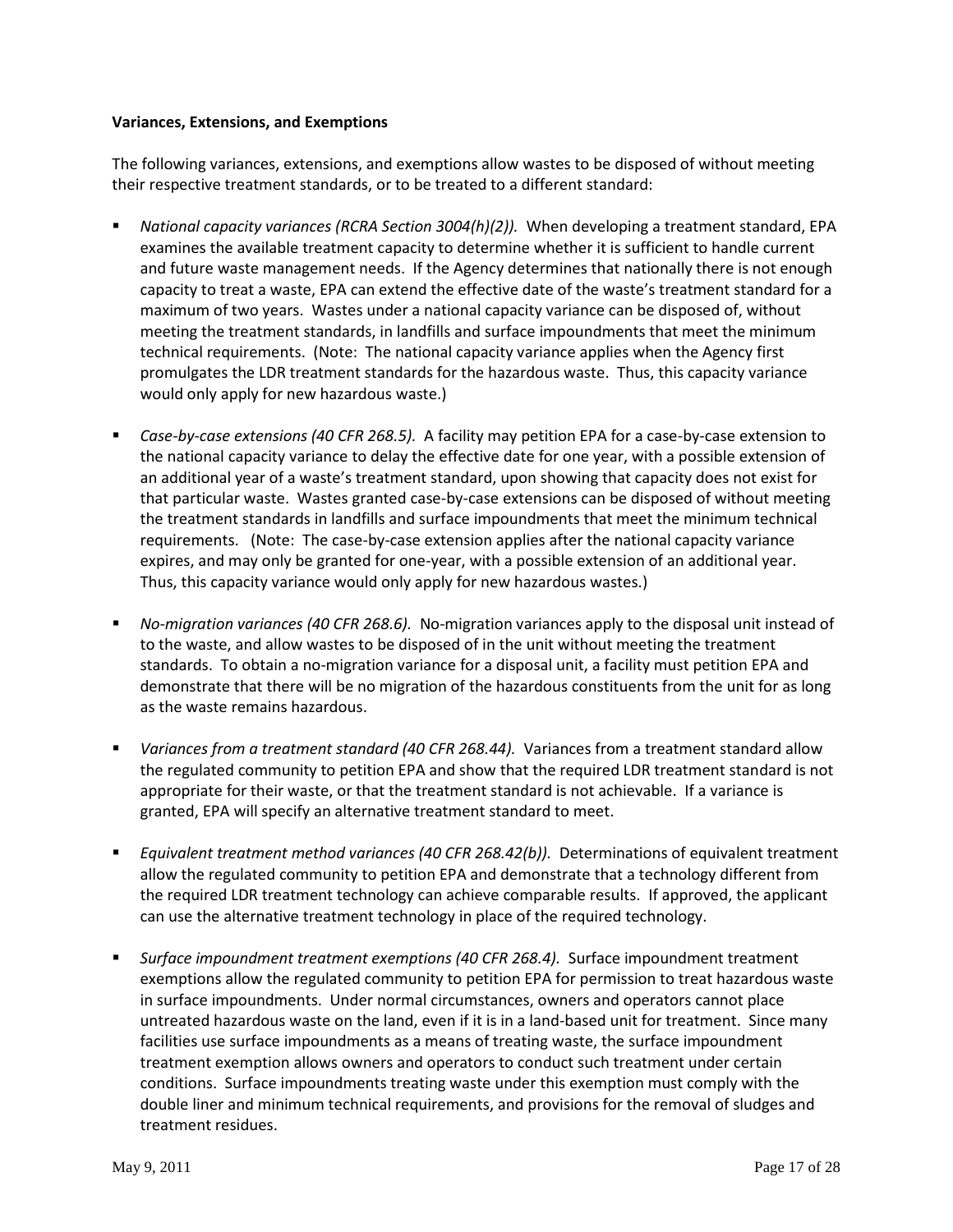### **Attachment D**

|                     |                                                                           |                       |                |              |            | ס…סי                     |                                                      |  |
|---------------------|---------------------------------------------------------------------------|-----------------------|----------------|--------------|------------|--------------------------|------------------------------------------------------|--|
| <b>EPA ID</b>       | <b>Facility Name</b>                                                      | <b>Street Address</b> | City           | <b>State</b> | Zip Code   | Phone                    | Contact/e-mail address                               |  |
| <b>EPA Region 5</b> |                                                                           |                       |                |              |            |                          |                                                      |  |
| ILD098642424        | <b>Veolia ES Technical Solutions LLC</b><br>(Onyx Environmental Services) | 7 Mobile Ave          | Sauget         | IL           | 62201      | 6182712804               | Doug Harris                                          |  |
| OHD048415665        | Ross Incineration Services Inc.                                           | 36790 Giles Rd        | Grafton        | OH           | 44044-9586 | 4403662038               | Eric Chokan,<br>echokan@rossenvironmental.com        |  |
| OHD980613541        | Heritage - WTI, Inc.                                                      | 1250 Saint George St  | East Liverpool | OH           | 43920      | 3303862167               | John Audellas<br>customerservice@heritage-wti.com    |  |
| <b>EPA Region 6</b> |                                                                           |                       |                |              |            |                          |                                                      |  |
| ARD006354161        | Reynolds Metals Company                                                   | 500 East Reynolds Rd  | Arkadelphia    | <b>AR</b>    | 71923      | 8702452720               | Lyn Shepherd                                         |  |
| ARD069748192        | Clean Harbors El Dorado, LLC                                              | 309 American Circle   | El Dorado      | AR           | 71730      | 8708637173               | <b>Treasa Evans</b><br>evans.treasa@cleanharbors.com |  |
| TXD000838896        | <b>Veolia ES Technical Solutions LLC</b>                                  | Highway 73            | Port Arthur    | <b>TX</b>    | 77640      | 4097362821               | Michelle Herman                                      |  |
| TXD055141378        | Clean Harbors Deer Park LP                                                | 2027 Battleground Rd  | Deer Park      | <b>TX</b>    | 77536      | 2819302300               | Craig Elam                                           |  |
| <b>EPA Region 7</b> |                                                                           |                       |                |              |            |                          |                                                      |  |
| MOD985798164        | EBV Explosives Environmental Co.<br>(ICI Explosives Environmental Co.)    | 3078 County Rd 180    | Joplin         | MO           | 64801      | 4147826366<br>6102983085 | Dave Zoghby<br>dave.zoghby@ebveec.com                |  |
| NED981723513        | <b>Clean Harbors Environmental Services</b>                               | 2247 South Highway 71 | Kimball        | <b>NE</b>    | 69145      | 3082354012               | Jared Hunsaker                                       |  |
| <b>EPA Region 8</b> |                                                                           |                       |                |              |            |                          |                                                      |  |
| UTD981552177        | Clean Harbors Aragonite LLC                                               | 11600 North Aptus Rd  | Aragonite      | UT           | 84209      | 4358848877               | <b>Melissa Scales</b><br>scalesm@cleanharbors.com    |  |

#### **Commercial Hazardous Waste Incineration Facilities in the United States – Permitted and Actively Managing RCRA Contaminated Soils**

Sources: (1) EPA. RCRAInfo/Permit Module. Data current as of September 16, 2010; 2007 BR

(2) Collaboration with EPA Regions and States.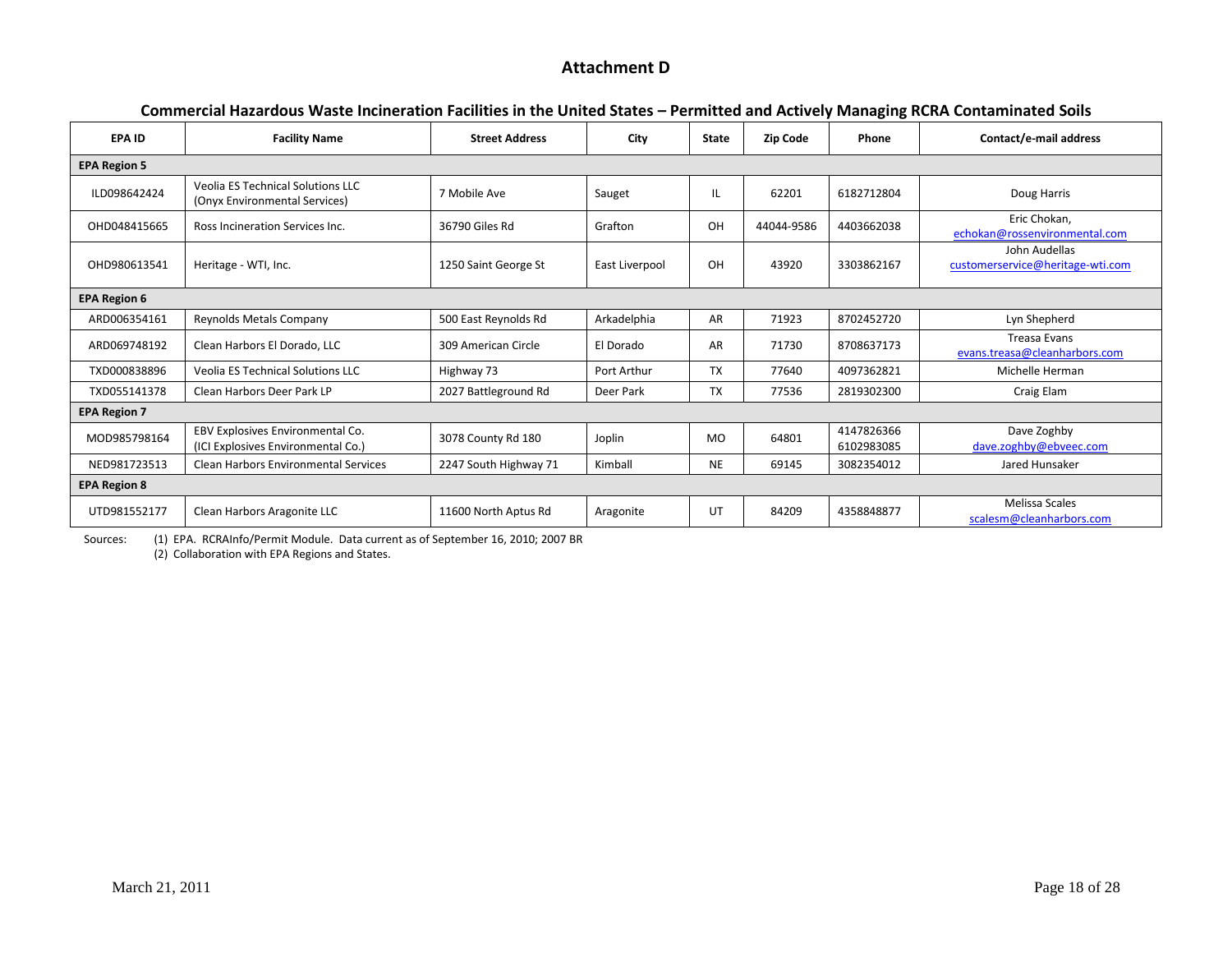#### **Commercial Hazardous Waste Landfill Facilities in the United States – Permitted and Actively Managing RCRA Contaminated Soils**

| EPA ID               | <b>Facility Name</b>                                           | <b>Street Address</b>                                   | City               | <b>State</b> | <b>Zip Code</b> | Phone                    | Contact/e-mail address                                     |
|----------------------|----------------------------------------------------------------|---------------------------------------------------------|--------------------|--------------|-----------------|--------------------------|------------------------------------------------------------|
| <b>EPA Region 2</b>  |                                                                |                                                         |                    |              |                 |                          |                                                            |
| NYD049836679         | CWM Chemical Services, LLC                                     | 1550 Balmer Rd                                          | Model City         | <b>NY</b>    | 14107           | 7167548231               | Michael Mahar                                              |
| <b>EPA Region 4</b>  |                                                                |                                                         |                    |              |                 |                          |                                                            |
| ALD000622464         | <b>Chemical Waste Management</b>                               | 36964 Alabama Highway 17                                | Emelle             | AL           | 35459           | 2056529721<br>8006525755 | Mike Davis<br>tscalabama@wm,com                            |
| <b>EPA Region 5</b>  |                                                                |                                                         |                    |              |                 |                          |                                                            |
| ILD000805812         | Peoria Disposal Co Inc                                         | 4349 Southport Rd                                       | Peoria             | IL           | 61604           | 3096764893               | Ron Welk<br>rwelk@pdcarea.com                              |
| IND980503890         | Heritage Environmental Services LLC                            | 4370 W Cr 1275 N                                        | Roachdale          | IN           | 46172           | 7654352704               | Winde Hamrick<br>webmaster@heritage-enviro.com             |
| MID048090633         | EQ-The Environmenal Quality Company, Wayne<br>Disposal Inc     | 49350 N I94 Service Dr                                  | Belleville         | MI           | 48111           | 8005925489               | <b>EQ Customer Service</b><br>customerservice@egonline.com |
| OHD045243706         | Envirosafe Services of Ohio Inc                                | 876 Otter Creek Rd                                      | Oregon             | OH           | 43616           | 4196983500<br>8005370426 | Lisa Humphrey<br>l.humphrey@envirosafeservices.com         |
| <b>EPA Region 6</b>  |                                                                |                                                         |                    |              |                 |                          |                                                            |
| LAD000777201         | Chemical Waste Management Lake Charles                         | 7170 John Brannon Rd                                    | Sulphur            | LA           | 70665           | 3375835735               | <b>Chuck Grnat</b><br>cgrant@wm.com                        |
| LAD010395127         | Clean Harbors Baton Rouge LLC                                  | 13351 Scenic Highway                                    | <b>Baton Rouge</b> | LA           | 70807           | 2257781234               | William J. Clark<br>clarkwj@cleanharbors.com               |
| OKD065438376         | Clean Harbors Environmental Services<br>Lone Mountain Facility | Route 2 Box 170                                         | Waynoka            | OK           | 73860           | 5806973500               | Jay Adair                                                  |
| TXD069452340         | US Ecology Texas Inc                                           | 3277 County Rd 69                                       | Robstown           | <b>TX</b>    | 78380           | 3613873518<br>ext.255    | Cathy Sturow<br>csturow@americanecology.com                |
| TXD988088464         | Waste Control Specialists LLC                                  | 1710 W State Highway 176                                | Andrews            | <b>TX</b>    | 79714           | 8887892783               | Linda Beach<br>lbeach@westtexas.com                        |
| <b>EPA Region 8</b>  |                                                                |                                                         |                    |              |                 |                          |                                                            |
| COD991300484         | Clean Harbors Deer Trail LLC                                   | 108555 E Hwy 36                                         | <b>Deer Trail</b>  | CO           | 80105           | 9703862293               | Jack Kehoe                                                 |
| UTD982598898         | Energysolutions, Inc.<br>(Envirocare)                          | U.S. Interstate 80, Exit 49 One Mile<br>South of Clive  | Grantsville        | UT           | 84029           | 8016492000               | <b>Tye Rogers</b><br>trogers@energysolutions.com           |
| UTD991301748         | Clean Harbors Grassy Mountain, LLC                             | 3 Miles East, 7 Miles North Knolls<br>Exit 41, off I-80 | Salk Lake City     | UT           | 84122           | 4358848900               | Shane Whitney<br>whitney,shane@cleanharbors.com            |
| <b>EPA Region 9</b>  |                                                                |                                                         |                    |              |                 |                          |                                                            |
| CAD000633164         | Clean Harbors Westmorland, LLC                                 | 5295 South Garvey Rd                                    | Westmorland        | CA           | 92281           | 7603449400               | Andrew Yadvish                                             |
| CAD980675276         | <b>Clean Harbors Buttonwillow</b>                              | 2500 Lokern Rd                                          | Buttonwillow       | CA           | 93206           | 6617626200               | <b>Customer Service Department</b>                         |
| CAT000646117         | Chemical Waste Management, Inc.                                | 35251 Old Skyline Rd                                    | Kettleman City     | CA           | 93239           | 5593869711               | <b>Customer Service</b>                                    |
| NVT330010000         | <b>US Ecology Nevada</b>                                       | Highway 95, 11 Miles South of<br>Beatty                 | Beatty             | <b>NV</b>    | 89003           | 8002393943<br>ext.129    | Aarin Bermudez<br>Abermudez@americanecology.com            |
| <b>EPA Region 10</b> |                                                                |                                                         |                    |              |                 |                          |                                                            |
| IDD073114654         | US Ecology Idaho Inc Site B                                    | 20400 Lemley Rd                                         | <b>Grand View</b>  | ID           | 83624           | 8002741516               | Kevin Trader                                               |
| ORD089452353         | Chemical Waste Management of the Northwest                     | 17629 Cedar Springs Ln                                  | Arlington          | <b>OR</b>    | 97812           | 5414542643               | Cal Palmer                                                 |

Sources: (1) EPA. RCRAInfo/Permit Module. Data current as of September 16, 2010; 2007 BR; (2) Collaboration with EPA Regions and States.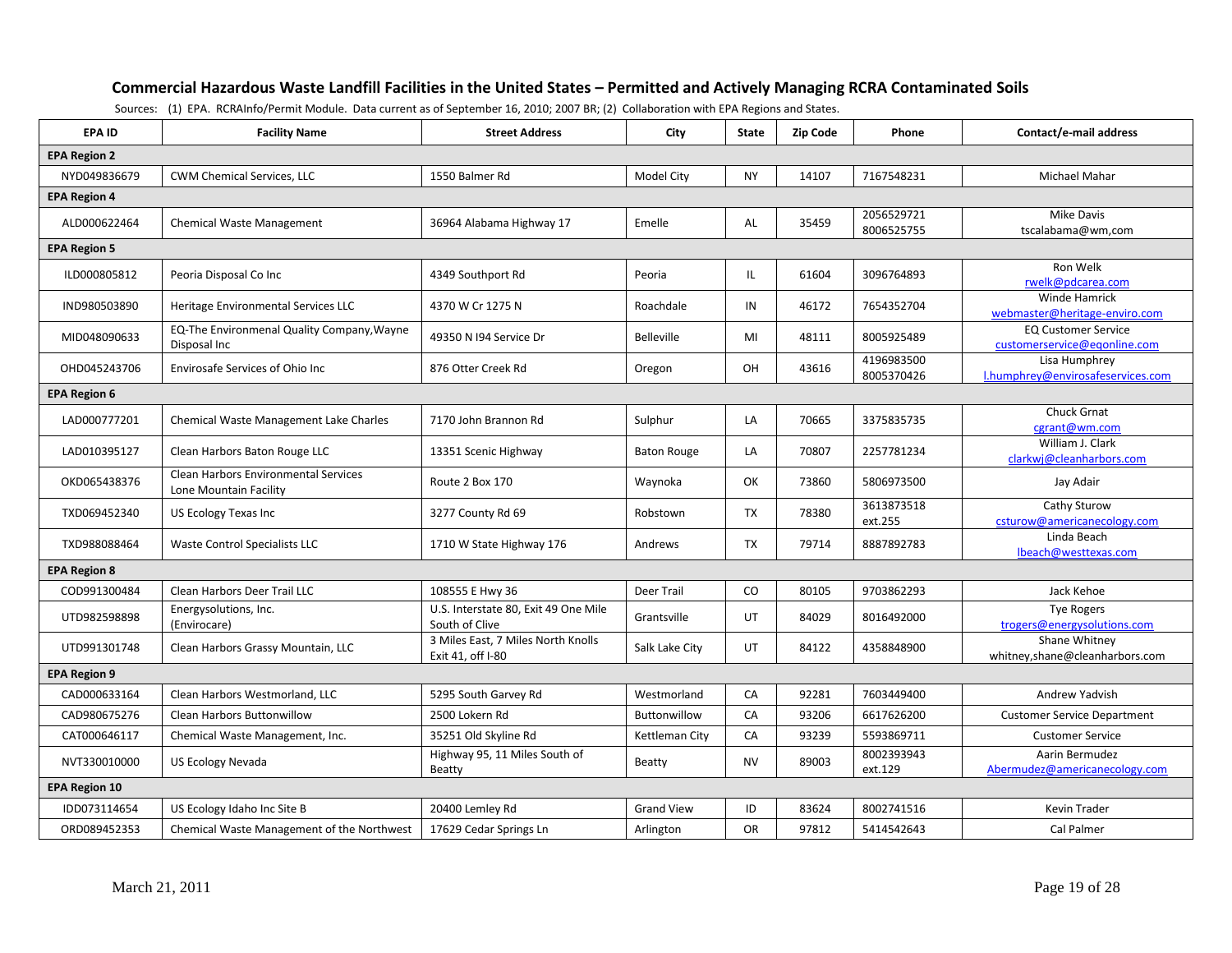**Attachment E Land Disposal Restrictions Treatment Standards at 40 CFR 268.40 Applicable to EPA Waste Codes Associated with Dioxin**

|                           |                                                                                                                                                                                                                                                 | <b>Regulated Hazardous Constituent</b>    |                   | <b>As-Generated Waste</b><br><b>Treatment Standard</b>                                 | <b>Alternative Soil</b><br><b>Treatment Standard</b><br>(10 times the UTS)                    |
|---------------------------|-------------------------------------------------------------------------------------------------------------------------------------------------------------------------------------------------------------------------------------------------|-------------------------------------------|-------------------|----------------------------------------------------------------------------------------|-----------------------------------------------------------------------------------------------|
| <b>Waste Code</b>         | Waste Description and Treatment/ Regulatory Subcategory                                                                                                                                                                                         | <b>Common Name</b>                        | <b>CAS Number</b> | Concentration in mg/kg<br>unless noted as "mg/L<br>TCLP"; or<br><b>Technology Code</b> | <b>Concentration in</b><br>mg/kg unless noted as<br>"mg/L TCLP"; or<br><b>Technology Code</b> |
| F020,                     | Wastes (except wastewater and spent carbon from hydrogen                                                                                                                                                                                        | HxCDDs (All Hexachlorodibenzo-p-dioxins)  | <b>NA</b>         | 0.001                                                                                  | 0.01                                                                                          |
| F021, F022,<br>F023, F026 | chloride purification) from the production or manufacturing use (as<br>a reactant, chemical intermediate, or component in a formulating<br>process) of: (1) tri- or tetrachlorophenol, or of intermediates used                                 | Hx CDFs (All Hexachlorodibenzofurans)     | <b>NA</b>         | 0.001                                                                                  | 0.01                                                                                          |
|                           | to produce their pesticide derivatives, excluding wastes from the<br>production of Hexachlorophene from highly purified, 2,4,5-                                                                                                                 | PeCDDs (All Pentachlorodibenzo-p-dioxins) | <b>NA</b>         | 0.001                                                                                  | 0.01                                                                                          |
|                           | trichlorophenol (F020); (2) pentachlorophenol, or of intermediates                                                                                                                                                                              | PeCDFs (All Pentachlorodibenzofurans)     | NA                | 0.001                                                                                  | 0.01                                                                                          |
|                           | used to produce its derivatives (i.e., F021); (3) tetra-, penta-, or<br>hexachlorobenzenes under alkaline conditions (i.e., F022); and<br>from the production of materials on equipment previously used for                                     | Pentachlorophenol                         | $87 - 86 - 5$     | 7.4                                                                                    | 74                                                                                            |
|                           | the production or manufacturing use (as a reactant, chemical<br>intermediate, or component in a formulating process) of: (1) tri- or                                                                                                            | TCDDs (All Tetrachlorodibenzo-p-dioxins)  | <b>NA</b>         | 0.001                                                                                  | 0.01                                                                                          |
|                           | tetrachlorophenols, excluding wastes from equipment used only<br>for the production of Hexachlorophene from highly purified 2,4,5-<br>trichlorophenol (F023); (2) tetra-penta, or hexachlorobenzenes<br>under alkaline conditions (i.e., F026). | TCDFs (All Tetrachlorodibenzofurans)      | <b>NA</b>         | 0.001                                                                                  | 0.01                                                                                          |
|                           |                                                                                                                                                                                                                                                 | 2,4,5-Trichlorophenol                     | $95 - 95 - 4$     | 7.4                                                                                    | 74                                                                                            |
|                           |                                                                                                                                                                                                                                                 | 2,4-6-Trichlorophenol                     | $88 - 06 - 2$     | 7.4                                                                                    | 74                                                                                            |
|                           |                                                                                                                                                                                                                                                 | 2,3,4,6-Tetrachlorophenol                 | $58 - 90 - 2$     | 7.4                                                                                    | 74                                                                                            |
| F027                      | Discarded unused formulations containing tri-, tetra-, or<br>pentachlorophenol or discarded unused formulations containing                                                                                                                      | HxCDDs (All Hexachlorodibenzo-p-dioxins)  | <b>NA</b>         | 0.001                                                                                  | 0.01                                                                                          |
|                           | compounds derived from these chlorophenols. (This listing does<br>not include formulations containing hexachlorophene synthesized                                                                                                               | HxCDFs (All Hexachlorodibenzofurans)      | <b>NA</b>         | 0.001                                                                                  | 0.01                                                                                          |
|                           | from prepurified 2,4,5-trichlorophenol as the sole component.)                                                                                                                                                                                  | PeCDDs (All Pentachlorodibenzo-p-dioxins) | <b>NA</b>         | 0.001                                                                                  | 0.01                                                                                          |
|                           |                                                                                                                                                                                                                                                 | PeCDFs (All Pentachlorodibenzofurans)     | NA                | 0.001                                                                                  | 0.01                                                                                          |
|                           |                                                                                                                                                                                                                                                 | Pentachlorophenol                         | $87 - 86 - 5$     | 7.4                                                                                    | 74                                                                                            |
|                           |                                                                                                                                                                                                                                                 | TCDDs (All Tetrachlorodibenzo-p-dioxins)  | <b>NA</b>         | 0.001                                                                                  | 0.01                                                                                          |
|                           |                                                                                                                                                                                                                                                 | TCDFs (All Tetrachlorodibenzofurans)      | <b>NA</b>         | 0.001                                                                                  | 0.01                                                                                          |
|                           |                                                                                                                                                                                                                                                 | 2,4,5-Trichlorophenol                     | $95 - 95 - 4$     | 7.4                                                                                    | 74                                                                                            |
|                           |                                                                                                                                                                                                                                                 | 2,4,6-Trichlorophenol                     | $88 - 06 - 2$     | 7.4                                                                                    | 74                                                                                            |
|                           |                                                                                                                                                                                                                                                 | 2,3,4,6-Tetrachlorophenol                 | $58 - 90 - 2$     | 7.4                                                                                    | 74                                                                                            |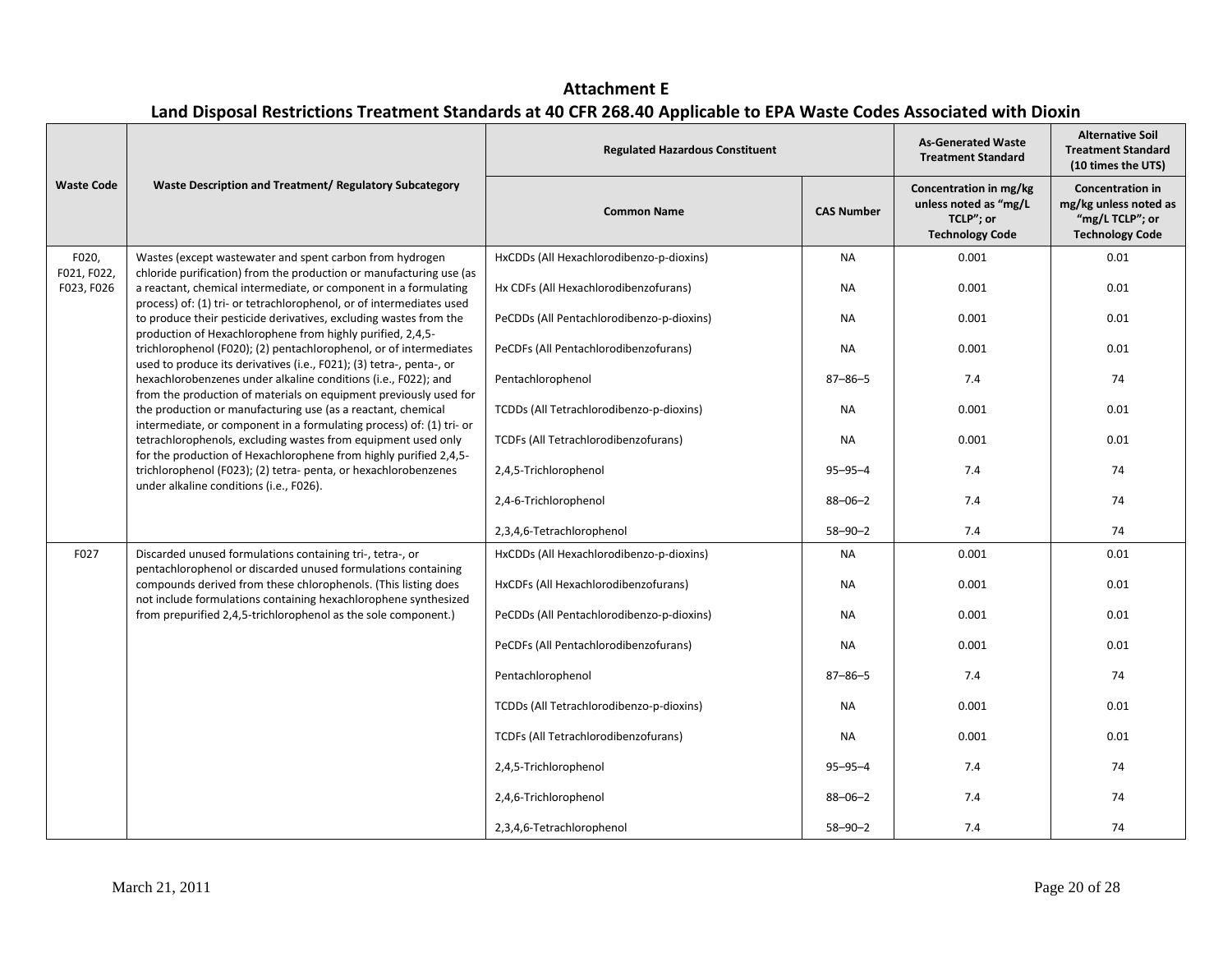|                   |                                                                                                                                                                                                       | <b>Regulated Hazardous Constituent</b>                                       | <b>As-Generated Waste</b><br><b>Treatment Standard</b> | <b>Alternative Soil</b><br><b>Treatment Standard</b><br>(10 times the UTS)             |                                                                                               |
|-------------------|-------------------------------------------------------------------------------------------------------------------------------------------------------------------------------------------------------|------------------------------------------------------------------------------|--------------------------------------------------------|----------------------------------------------------------------------------------------|-----------------------------------------------------------------------------------------------|
| <b>Waste Code</b> | Waste Description and Treatment/ Regulatory Subcategory                                                                                                                                               | <b>Common Name</b>                                                           | <b>CAS Number</b>                                      | Concentration in mg/kg<br>unless noted as "mg/L<br>TCLP"; or<br><b>Technology Code</b> | <b>Concentration in</b><br>mg/kg unless noted as<br>"mg/L TCLP"; or<br><b>Technology Code</b> |
| F028              | Residues resulting from the incineration or thermal treatment of<br>soils contaminated with EPA Hazardous Wastes Nos. F020, F021,                                                                     | HxCDDs (All Hexachlorodibenzo-p-dioxins)                                     | NA                                                     | 0.001                                                                                  | 0.01                                                                                          |
|                   | F023, F026, and F027.                                                                                                                                                                                 | HxCDFs (All Hexachlorodibenzofurans)                                         | <b>NA</b>                                              | 0.001                                                                                  | 0.01                                                                                          |
|                   |                                                                                                                                                                                                       | PeCDDs (All Pentachlorodibenzo-p-dioxins)                                    | <b>NA</b>                                              | 0.001                                                                                  | 0.01                                                                                          |
|                   |                                                                                                                                                                                                       | PeCDFs (All Pentachlorodibenzofurans)                                        | <b>NA</b>                                              | 0.001                                                                                  | 0.01                                                                                          |
|                   |                                                                                                                                                                                                       | Pentachlorophenol                                                            | $87 - 86 - 5$                                          | 7.4                                                                                    | 74                                                                                            |
|                   |                                                                                                                                                                                                       | TCDDs (All Tetrachlorodibenzo-p-dioxins)                                     | <b>NA</b>                                              | 0.001                                                                                  | 0.01                                                                                          |
|                   |                                                                                                                                                                                                       | TCDFs (All Tetrachlorodibenzofurans)                                         | <b>NA</b>                                              | 0.001                                                                                  | 0.01                                                                                          |
|                   |                                                                                                                                                                                                       | 2,4,5-Trichlorophenol                                                        | $95 - 95 - 4$                                          | 7.4                                                                                    | 74                                                                                            |
|                   |                                                                                                                                                                                                       | 2,4,6-Trichlorophenol                                                        | $88 - 06 - 2$                                          | 7.4                                                                                    | 74                                                                                            |
|                   |                                                                                                                                                                                                       | 2,3,4,6-Tetrachlorophenol                                                    | $58 - 90 - 2$                                          | 7.4                                                                                    | 74                                                                                            |
| F032              | Wastewaters (except those that have not come into contact with<br>process contaminants), process residuals, preservative drippage,                                                                    | Acenaphthene                                                                 | $83 - 32 - 9$                                          | 3.4                                                                                    | 34                                                                                            |
|                   | and spent formulations from wood preserving processes generated<br>at plants that currently use or have previously used chlorophenolic                                                                | Anthracene                                                                   | $120 - 12 - 7$                                         | 3.4                                                                                    | 34                                                                                            |
|                   | formulations (except potentially cross-contaminated wastes that<br>have had the F032 waste code deleted in accordance with §261.35                                                                    | Benz(a)anthracene                                                            | $56 - 55 - 3$                                          | 3.4                                                                                    | 34                                                                                            |
|                   | of this chapter or potentially cross-contaminated wastes that are<br>otherwise currently regulated as hazardous wastes (i.e., F034 or                                                                 | Benzo(b)fluoranthene (difficult to distinguish from<br>benzo(k)fluoranthene) | $205 - 99 - 2$                                         | 6.8                                                                                    | 68                                                                                            |
|                   | F035), and where the generator does not resume or initiate use of<br>chlorophenolic formulations). This listing does not include K001<br>bottom sediment sludge from the treatment of wastewater from | Benzo(k)fluoranthene (difficult to distinguish from<br>benzo(b)fluoranthene) | $207 - 08 - 9$                                         | 6.8                                                                                    | 68                                                                                            |
|                   | wood preserving processes that use creosote and/or penta-<br>chlorophenol.                                                                                                                            | Benzo(a)pyrene                                                               | $50 - 32 - 8$                                          | 3.4                                                                                    | 34                                                                                            |
|                   |                                                                                                                                                                                                       | Chrysene                                                                     | $218 - 01 - 9$                                         | 3.4                                                                                    | 34                                                                                            |
|                   |                                                                                                                                                                                                       | Dibenz(a,h) anthracene                                                       | $53 - 70 - 3$                                          | 8.2                                                                                    | 82                                                                                            |
|                   |                                                                                                                                                                                                       | 2-4-Dimethyl phenol                                                          | $105 - 67 - 9$                                         | 14                                                                                     | 140                                                                                           |
|                   |                                                                                                                                                                                                       | Fluorene                                                                     | $86 - 73 - 7$                                          | 3.4                                                                                    | 34                                                                                            |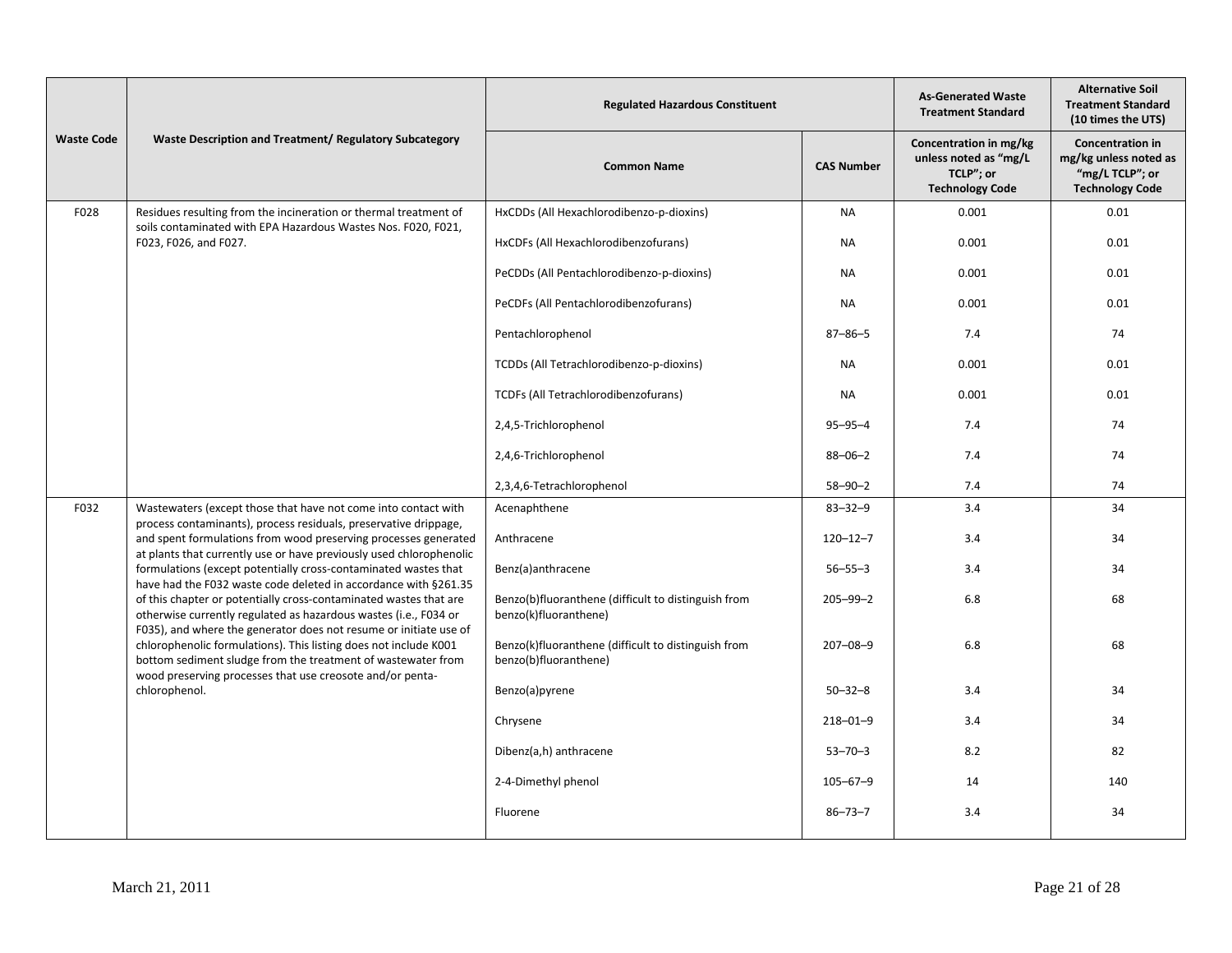|                   |                                                         | <b>Regulated Hazardous Constituent</b> | <b>As-Generated Waste</b><br><b>Treatment Standard</b> | <b>Alternative Soil</b><br><b>Treatment Standard</b><br>(10 times the UTS)             |                                                                                               |
|-------------------|---------------------------------------------------------|----------------------------------------|--------------------------------------------------------|----------------------------------------------------------------------------------------|-----------------------------------------------------------------------------------------------|
| <b>Waste Code</b> | Waste Description and Treatment/ Regulatory Subcategory | <b>Common Name</b>                     | <b>CAS Number</b>                                      | Concentration in mg/kg<br>unless noted as "mg/L<br>TCLP"; or<br><b>Technology Code</b> | <b>Concentration in</b><br>mg/kg unless noted as<br>"mg/L TCLP"; or<br><b>Technology Code</b> |
|                   |                                                         | Hexachlorodibenzo-p-dioxins            | <b>NA</b>                                              | 0.001, or CMBST                                                                        | $0.01\,$                                                                                      |
|                   |                                                         | Hexachlorodibenzofurans                | <b>NA</b>                                              | 0.001, or CMBST                                                                        | 0.01                                                                                          |
|                   |                                                         | Indeno (1,2,3-c,d) pyrene              | $193 - 39 - 5$                                         | 3.4                                                                                    | 34                                                                                            |
|                   |                                                         | Naphthalene                            | $91 - 20 - 3$                                          | 5.6                                                                                    | 56                                                                                            |
|                   |                                                         | Pentachlorodibenzo-p-dioxins           | <b>NA</b>                                              | 0.001, or CMBST                                                                        | 0.01                                                                                          |
|                   |                                                         | Pentachlorodibenzofurans               | NA                                                     | 0.001, or CMBST                                                                        | 0.01                                                                                          |
|                   |                                                         | Pentachlorophenol                      | $87 - 86 - 5$                                          | 7.4                                                                                    | 74                                                                                            |
|                   |                                                         | Phenanthrene                           | $85 - 01 - 8$                                          | 5.6                                                                                    | 56                                                                                            |
|                   |                                                         | Phenol                                 | $108 - 95 - 2$                                         | 6.2                                                                                    | 62                                                                                            |
|                   |                                                         | Pyrene                                 | $129 - 00 - 0$                                         | 8.2                                                                                    | 82                                                                                            |
|                   |                                                         | Tetrachlorodibenzo-p-dioxins           | NA                                                     | 0.001, or CMBST                                                                        | 0.01                                                                                          |
|                   |                                                         | Tetrachlorodibenzofurans               | <b>NA</b>                                              | 0.001, or CMBST                                                                        | 0.01                                                                                          |
|                   |                                                         | 2,3,4,6-Tetrachlorophenol              | $58 - 90 - 2$                                          | 7.4                                                                                    | 74                                                                                            |
|                   |                                                         | 2,4,6-Trichlorophenol                  | $88 - 06 - 2$                                          | 7.4                                                                                    | 74                                                                                            |
|                   |                                                         | Arsenic                                | 7440-38-2                                              | 5.0 mg/L TCLP                                                                          | 50 mg/L                                                                                       |
|                   |                                                         | Chromium (Total)                       | 7440-47-3                                              | 0.60 mg/L TCLP                                                                         | $6$ mg/L                                                                                      |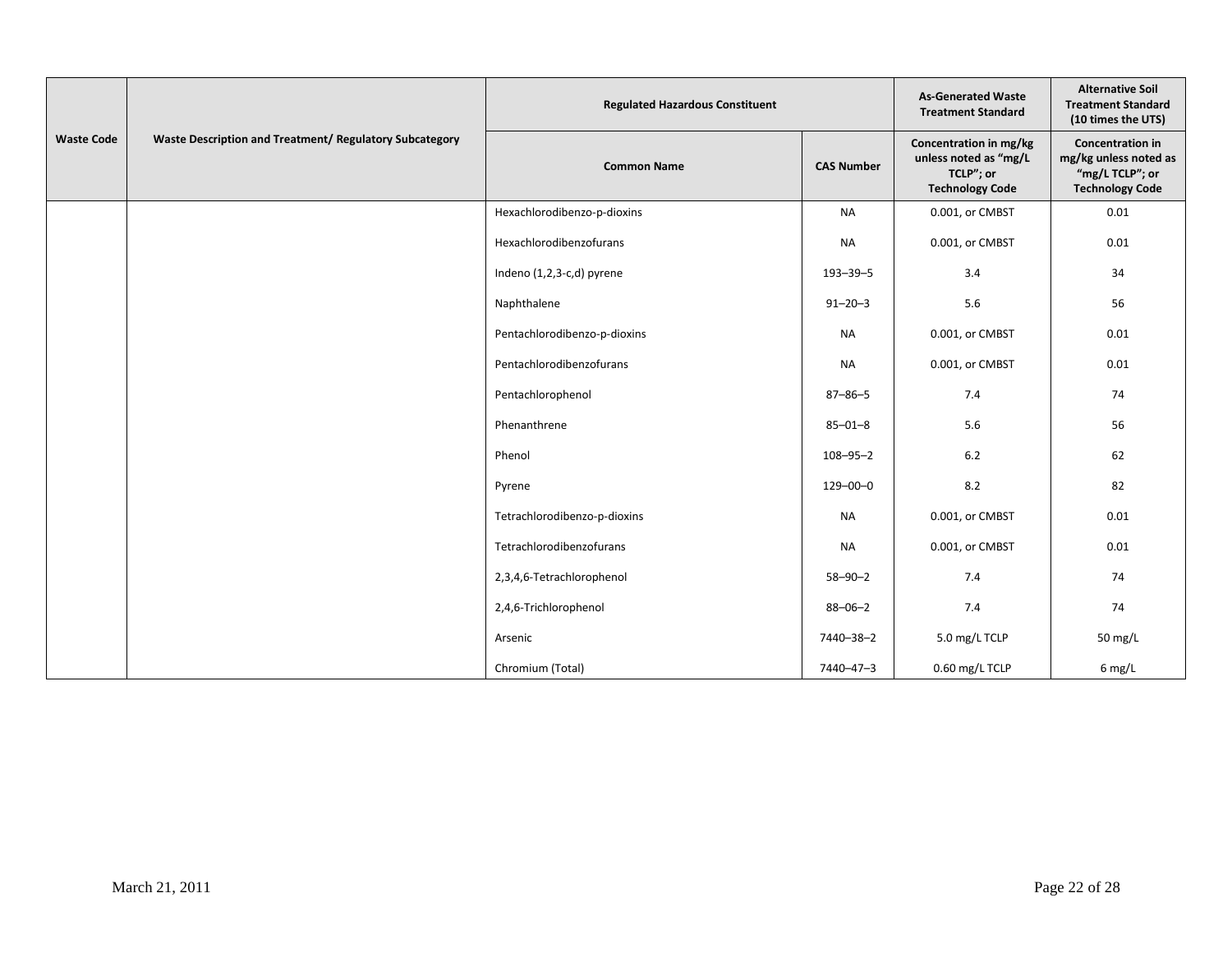|                   | Waste Description and Treatment/ Regulatory Subcategory                  | <b>Regulated Hazardous Constituent</b> | <b>As-Generated Waste</b><br><b>Treatment Standard</b> | <b>Alternative Soil</b><br><b>Treatment Standard</b><br>(10 times the UTS)             |                                                                                               |
|-------------------|--------------------------------------------------------------------------|----------------------------------------|--------------------------------------------------------|----------------------------------------------------------------------------------------|-----------------------------------------------------------------------------------------------|
| <b>Waste Code</b> |                                                                          | <b>Common Name</b>                     | <b>CAS Number</b>                                      | Concentration in mg/kg<br>unless noted as "mg/L<br>TCLP"; or<br><b>Technology Code</b> | <b>Concentration in</b><br>mg/kg unless noted as<br>"mg/L TCLP"; or<br><b>Technology Code</b> |
| F039              | (see 40 CFR 268.40 table, "Treatment Standards for Hazardous<br>Wastes") |                                        |                                                        |                                                                                        |                                                                                               |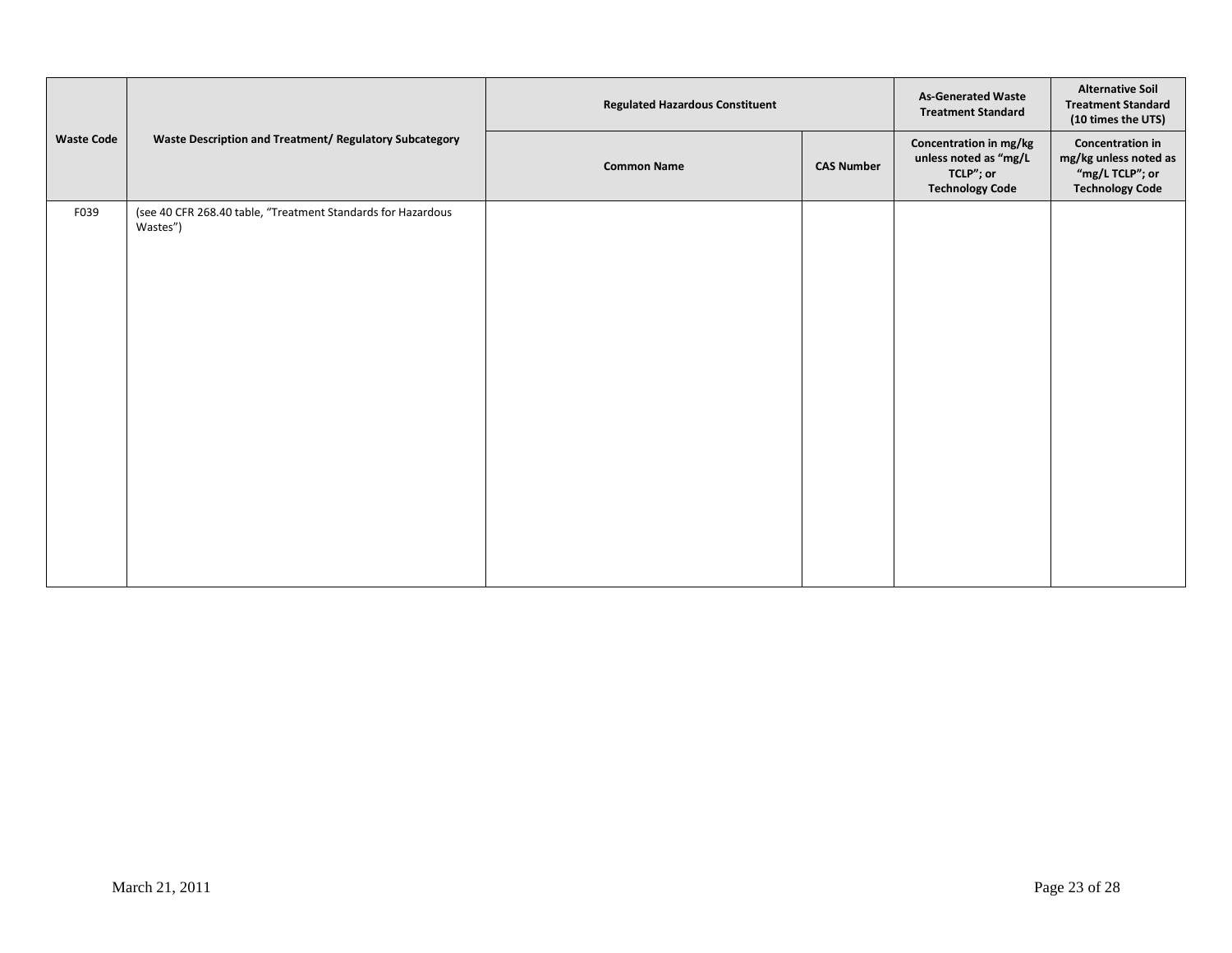|                   | Waste Description and Treatment/ Regulatory Subcategory | <b>Regulated Hazardous Constituent</b>    | <b>As-Generated Waste</b><br><b>Treatment Standard</b> | <b>Alternative Soil</b><br><b>Treatment Standard</b><br>(10 times the UTS)             |                                                                                               |
|-------------------|---------------------------------------------------------|-------------------------------------------|--------------------------------------------------------|----------------------------------------------------------------------------------------|-----------------------------------------------------------------------------------------------|
| <b>Waste Code</b> |                                                         | <b>Common Name</b>                        | <b>CAS Number</b>                                      | Concentration in mg/kg<br>unless noted as "mg/L<br>TCLP"; or<br><b>Technology Code</b> | <b>Concentration in</b><br>mg/kg unless noted as<br>"mg/L TCLP"; or<br><b>Technology Code</b> |
| K043              | 2,6-Dichlorophenol waste from the production of 2,4-D   | 2,4-Dichlorophenol                        | 120-83-2                                               | 14                                                                                     | 140                                                                                           |
|                   |                                                         | 2,6-Dichlorophenol                        | 187-65-0                                               | 14                                                                                     | 140                                                                                           |
|                   |                                                         | 2,4,5-Trichlorophenol                     | 95-95-4                                                | 7.4                                                                                    | 74                                                                                            |
|                   |                                                         | 2,4,6-Trichlorophenol                     | 88-06-2                                                | 7.4                                                                                    | 74                                                                                            |
|                   |                                                         | 2,3,4,6-Tetrachlorphenol                  | 58-90-2                                                | 7.4                                                                                    | 74                                                                                            |
|                   |                                                         | Pentachlorophenol                         | 87-86-5                                                | 7.4                                                                                    | 74                                                                                            |
|                   |                                                         | Tetrachloroethylene                       | 127-18-4                                               | 6.0                                                                                    | 60                                                                                            |
|                   |                                                         | HxCDDs (All Hexachlorodibenzo-p-dioxins)  | <b>NA</b>                                              | 0.001                                                                                  | 0.01                                                                                          |
|                   |                                                         | HxCDFs (All Hexachlorodibenzofurans)      | <b>NA</b>                                              | 0.001                                                                                  | 0.01                                                                                          |
|                   |                                                         | PeCDDs (All Pentachlorodibenzo-p-dioxins) | <b>NA</b>                                              | 0.001                                                                                  | 0.01                                                                                          |
|                   |                                                         | PeCDFs (All Pentachlorodibenzofurans)     | <b>NA</b>                                              | 0.001                                                                                  | 0.01                                                                                          |
|                   |                                                         | TCDDs (All Tetrachlorodibenzo-p-dioxins)  | <b>NA</b>                                              | 0.001                                                                                  | 0.01                                                                                          |
|                   |                                                         | TCDFs (All Tetrachlorodibenzofurans)      | <b>NA</b>                                              | 0.001                                                                                  | 0.01                                                                                          |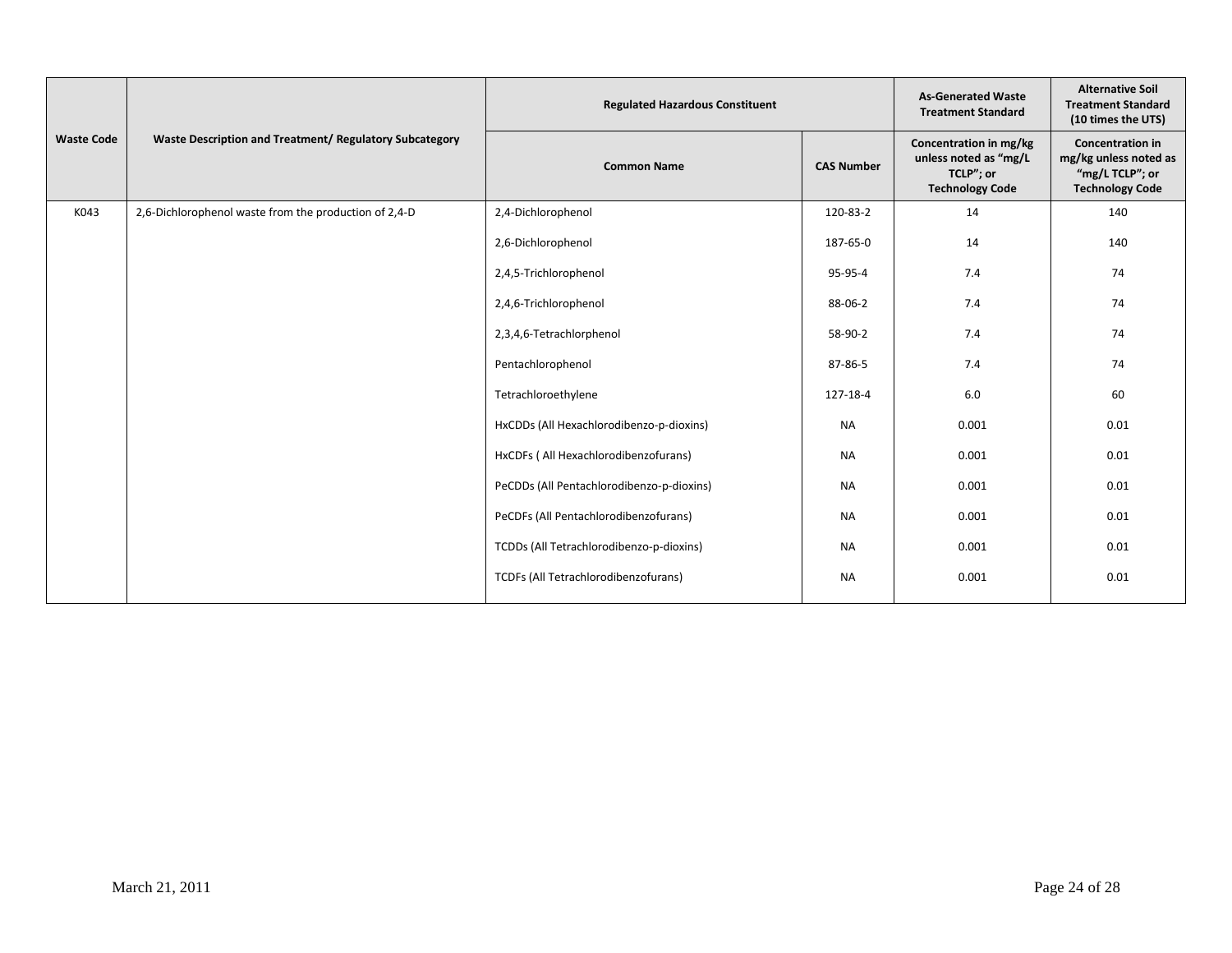|                   | Waste Description and Treatment/ Regulatory Subcategory | <b>Regulated Hazardous Constituent</b>    | <b>As-Generated Waste</b><br><b>Treatment Standard</b> | <b>Alternative Soil</b><br><b>Treatment Standard</b><br>(10 times the UTS)             |                                                                                               |
|-------------------|---------------------------------------------------------|-------------------------------------------|--------------------------------------------------------|----------------------------------------------------------------------------------------|-----------------------------------------------------------------------------------------------|
| <b>Waste Code</b> |                                                         | <b>Common Name</b>                        | <b>CAS Number</b>                                      | Concentration in mg/kg<br>unless noted as "mg/L<br>TCLP"; or<br><b>Technology Code</b> | <b>Concentration in</b><br>mg/kg unless noted as<br>"mg/L TCLP"; or<br><b>Technology Code</b> |
| K099              | Untreated wastewater from the production of 2,4-D       | HxCDDs (All Hexachlorodibenzo-p-dioxins)  | <b>NA</b>                                              | 0.001                                                                                  | 0.01                                                                                          |
|                   |                                                         | HxCDFs ( All Hexachlorodibenzofurans)     | <b>NA</b>                                              | 0.001                                                                                  | 0.01                                                                                          |
|                   |                                                         | PeCDDs (All Pentachlorodibenzo-p-dioxins) | <b>NA</b>                                              | 0.001                                                                                  | 0.01                                                                                          |
|                   |                                                         | PeCDFs (All Pentachlorodibenzofurans)     | <b>NA</b>                                              | 0.001                                                                                  | 0.01                                                                                          |
|                   |                                                         | TCDDs (All Tetrachlorodibenzo-p-dioxins)  | <b>NA</b>                                              | 0.001                                                                                  | 0.01                                                                                          |
|                   |                                                         | TCDFs (All Tetrachlorodibenzofurans)      | NA                                                     | 0.001                                                                                  | 0.01                                                                                          |
|                   |                                                         | 2.4-Dichlorophenoxyacetic acid            | 94-75-7                                                | 10                                                                                     | 100                                                                                           |
|                   |                                                         |                                           |                                                        |                                                                                        |                                                                                               |
|                   |                                                         |                                           |                                                        |                                                                                        |                                                                                               |
|                   |                                                         |                                           |                                                        |                                                                                        |                                                                                               |
|                   |                                                         |                                           |                                                        |                                                                                        |                                                                                               |
|                   |                                                         |                                           |                                                        |                                                                                        |                                                                                               |
|                   |                                                         |                                           |                                                        |                                                                                        |                                                                                               |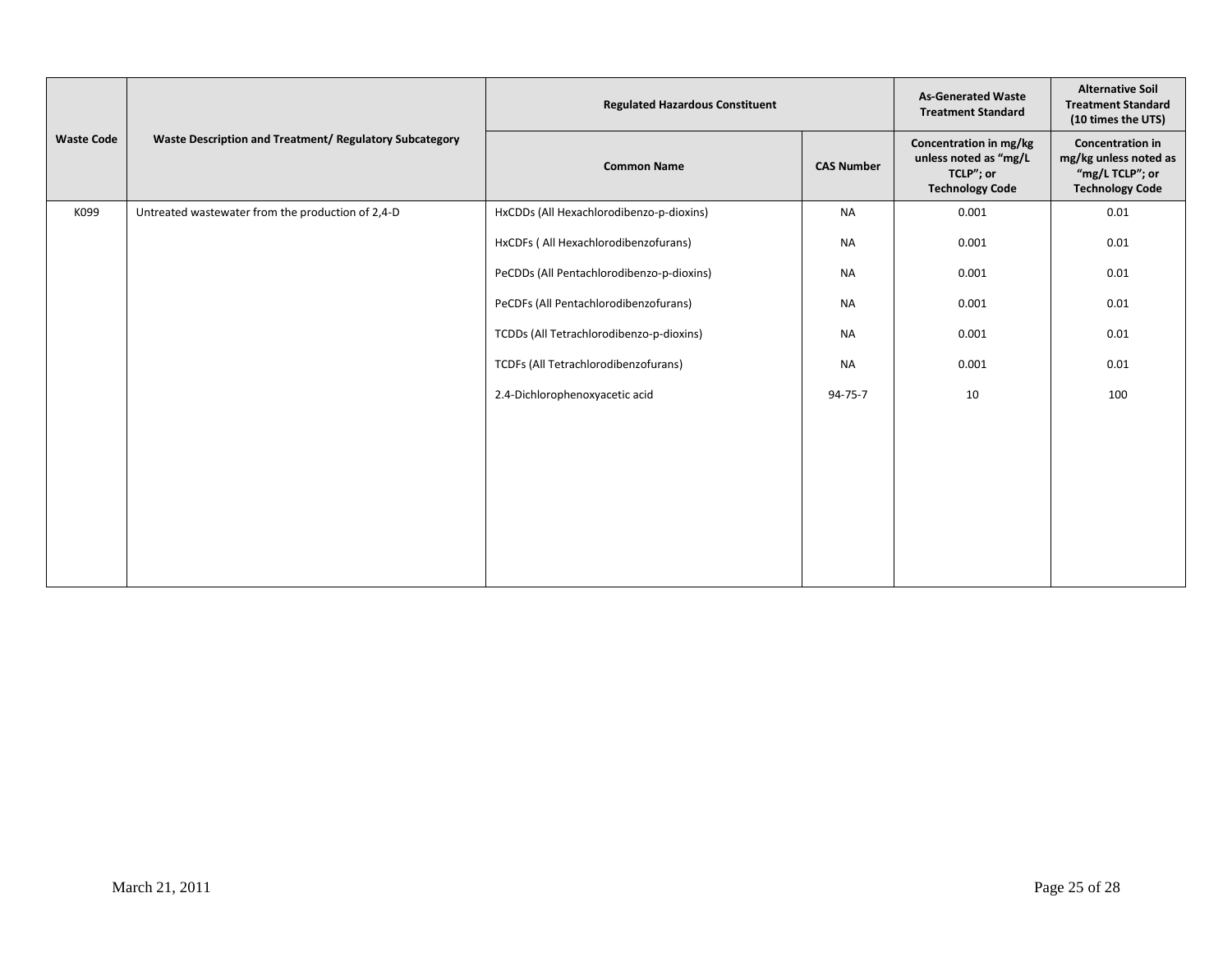|                   | Waste Description and Treatment/ Regulatory Subcategory                                                                                                                                                     | <b>Regulated Hazardous Constituent</b>                                                         | <b>As-Generated Waste</b><br><b>Treatment Standard</b> | <b>Alternative Soil</b><br><b>Treatment Standard</b><br>(10 times the UTS)             |                                                                                               |
|-------------------|-------------------------------------------------------------------------------------------------------------------------------------------------------------------------------------------------------------|------------------------------------------------------------------------------------------------|--------------------------------------------------------|----------------------------------------------------------------------------------------|-----------------------------------------------------------------------------------------------|
| <b>Waste Code</b> |                                                                                                                                                                                                             | <b>Common Name</b>                                                                             | <b>CAS Number</b>                                      | Concentration in mg/kg<br>unless noted as "mg/L<br>TCLP"; or<br><b>Technology Code</b> | <b>Concentration in</b><br>mg/kg unless noted as<br>"mg/L TCLP"; or<br><b>Technology Code</b> |
| K174              | Wastewater treatment sludges from the production of ethylene<br>dichloride or vinyl chloride monomer (including sludges that result<br>from commingled ethylene dichloride or vinyl chloride monomer        | 1,2,3,4,6,7,8-Heptachlorodibenzo- p-dioxin (1,2,3,4,6,7,8-<br>H <sub>p</sub> CD <sub>D</sub> ) | 35822-46-9                                             | 0.0025 or CMBST                                                                        | 0.025                                                                                         |
|                   | wastewater and other wastewater), unless the sludges meet the<br>following conditions: (i) they are disposed of in a subtitle C or non-<br>hazardous landfill licensed or permitted by the state or federal | 1,2,3,4,6,7,8-Heptachlorodibenzofuran (1,2,3,4,6,7,8-<br>HpCDF)                                | 67562-39-4                                             | 0.0025 or CMBST                                                                        | 0.025                                                                                         |
|                   | government; (ii) they are not otherwise placed on the land prior to<br>final disposal; and (iii) the generator maintains documentation<br>demonstrating that the waste was either disposed of in an on-site | 1,2,3,4,7,8,9-Heptachlorodibenzofuran (1,2,3,4,7,8,9-<br>HpCDF)                                | 55673-89-7                                             | 0.0025 or CMBST                                                                        | 0.025                                                                                         |
|                   | landfill or consigned to a transporter or disposal facility that<br>provided a written commitment to dispose of the waste in an off-                                                                        | HxCDDs (All Hexachlorodibenzo- p-dioxins)                                                      | 34465-46-8                                             | 0.001 or CMBST                                                                         | 0.01                                                                                          |
|                   | site landfill. Respondents in any action brought to enforce the<br>requirements of subtitle C must, upon a showing by the                                                                                   | HxCDFs (All Hexachlorodibenzofurans)                                                           | 55684-94-1                                             | 0.001 or CMBST                                                                         | 0.01                                                                                          |
|                   | government that the respondent managed wastewater treatment<br>sludges from the production of vinyl chloride monomer or ethylene                                                                            | 1,2,3,4,6,7,8,9-Octachlorodibenzo- p-dioxin (OCDD)                                             | 3268-87-9                                              | 0.005 or CMBST                                                                         | 0.05                                                                                          |
|                   | dichloride, demonstrate that they meet the terms of the exclusion<br>set forth above. In doing so, they must provide appropriate                                                                            | 1,2,3,4,6,7,8,9-Octachlorodibenzofuran (OCDF)                                                  | 39001-02-0                                             | 0.005 or CMBST                                                                         | 0.05                                                                                          |
|                   | documentation (e.g., contracts between the generator and the<br>landfill owner/operator, invoices documenting delivery of waste to                                                                          | PeCDDs (All Pentachlorodibenzo- p-dioxins                                                      | 36088-22-9                                             | 0.001 or CMBST                                                                         | 0.01                                                                                          |
|                   | landfill, etc.) that the terms of the exclusion were met                                                                                                                                                    | PeCDFs (All Pentachlorodibenzofurans)                                                          | 30402-15-4                                             | 0.001 or CMBST                                                                         | 0.01                                                                                          |
|                   |                                                                                                                                                                                                             | TCDDs (All tetachlorodibenzo- p-dioxins)                                                       | 41903-57-5                                             | 0.001 or CMBST                                                                         | 0.01                                                                                          |
|                   |                                                                                                                                                                                                             | TCDFs (All tetrachlorodibenzofurans)                                                           | 55722-27-5                                             | 0.001 or CMBST                                                                         | 0.01                                                                                          |
|                   |                                                                                                                                                                                                             | Arsenic                                                                                        | 7440-36-0                                              | 5.0 mg/L TCLP                                                                          | 50 mg/L TCLP                                                                                  |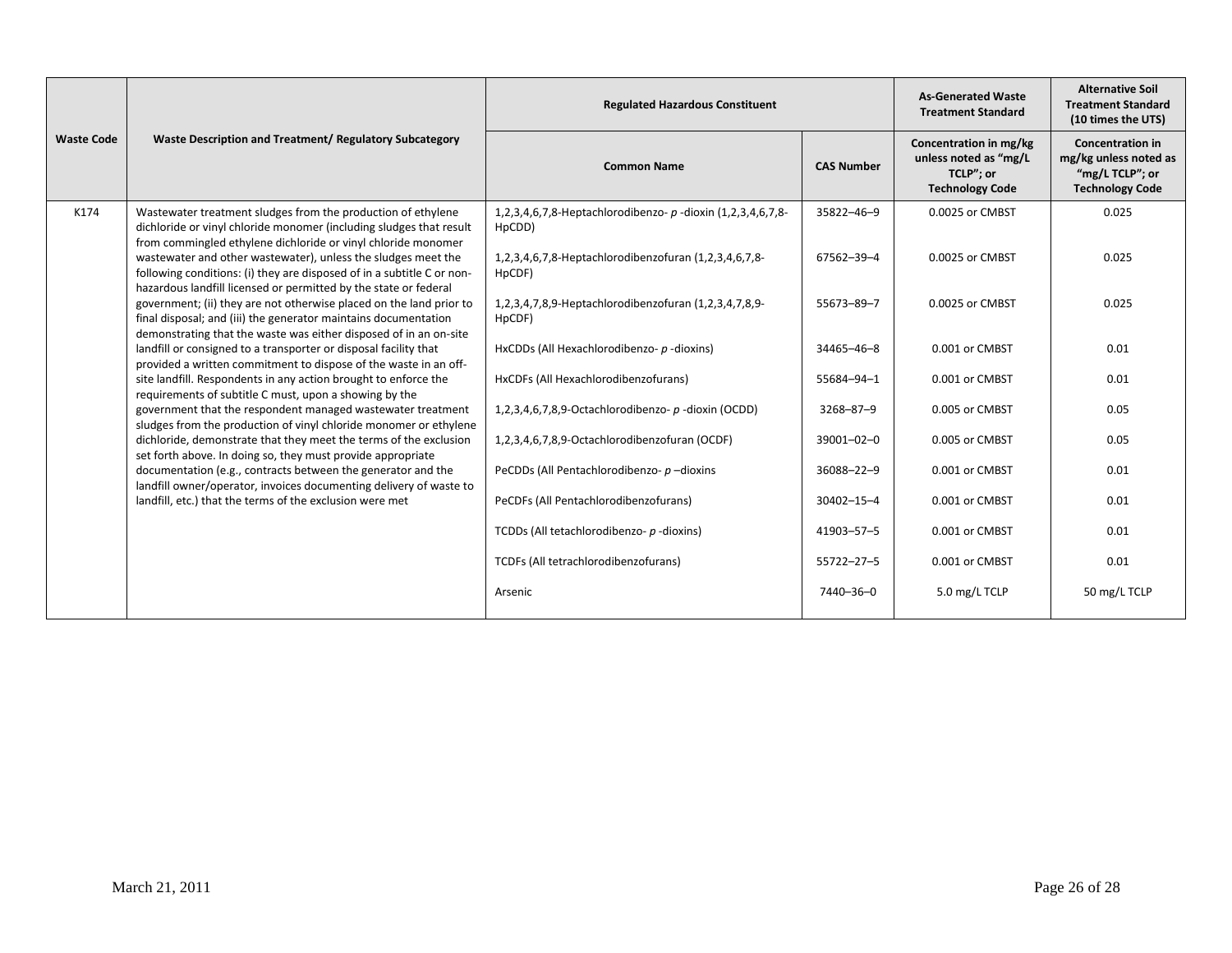|                   | Waste Description and Treatment/ Regulatory Subcategory                                                                                                                              | <b>Regulated Hazardous Constituent</b>                                |                   | <b>As-Generated Waste</b><br><b>Treatment Standard</b>                                 | <b>Alternative Soil</b><br><b>Treatment Standard</b><br>(10 times the UTS)                    |
|-------------------|--------------------------------------------------------------------------------------------------------------------------------------------------------------------------------------|-----------------------------------------------------------------------|-------------------|----------------------------------------------------------------------------------------|-----------------------------------------------------------------------------------------------|
| <b>Waste Code</b> |                                                                                                                                                                                      | <b>Common Name</b>                                                    | <b>CAS Number</b> | Concentration in mg/kg<br>unless noted as "mg/L<br>TCLP"; or<br><b>Technology Code</b> | <b>Concentration in</b><br>mg/kg unless noted as<br>"mg/L TCLP"; or<br><b>Technology Code</b> |
| K178              | Residues from manufacturing and manufacturing-site storage of<br>ferric chloride from acids formed during the production of titanium<br>dioxide using the chloride-ilmentite process | 1,2,3,4,6,7,8-Heptachlorodibenzo- p -dioxin (1,2,3,4,6,7,8-<br>HpCDD) | 35822-46-9        | 0.0025 or CMBST                                                                        | 0.025                                                                                         |
|                   |                                                                                                                                                                                      | 1,2,3,4,6,7,8-Heptachlorodibenzofuran (1,2,3,4,6,7,8-<br>HpCDF)       | 67562-39-4        | 0.0025 or CMBST                                                                        | 0.025                                                                                         |
|                   |                                                                                                                                                                                      | 1,2,3,4,7,8,9-Heptachlorodibenzofuran (1,2,3,4,7,8,9-<br>HpCDF)       | 55673-89-7        | 0.0025 or CMBST                                                                        | 0.025                                                                                         |
|                   |                                                                                                                                                                                      | HxCDDs (All Hexachlorodibenzo- p-dioxins)                             | 34465-46-8        | 0.001 or CMBST                                                                         | 0.01                                                                                          |
|                   |                                                                                                                                                                                      | HxCDFs (All Hexachlorodibenzofurans)                                  | 55684-94-1        | 0.001 or CMBST                                                                         | 0.01                                                                                          |
|                   |                                                                                                                                                                                      | 1,2,3,4,6,7,8,9-Octachlorodibenzo- p -dioxin (OCDD)                   | 3268-87-9         | 0.005 or CMBST                                                                         | 0.05                                                                                          |
|                   |                                                                                                                                                                                      | 1,2,3,4,6,7,8,9-Octachlorodibenzofuran (OCDF)                         | 39001-02-0        | 0.005 or CMBST                                                                         | 0.05                                                                                          |
|                   |                                                                                                                                                                                      | PeCDDs (All Pentachlorodibenzo- p-dioxins                             | 36088-22-9        | 0.001 or CMBST                                                                         | 0.01                                                                                          |
|                   |                                                                                                                                                                                      | PeCDFs (All Pentachlorodibenzofurans)                                 | 30402-15-4        | 0.001 or CMBST                                                                         | 0.01                                                                                          |
|                   |                                                                                                                                                                                      | TCDDs (All tetachlorodibenzo- p-dioxins)                              | 41903-57-5        | 0.001 or CMBST                                                                         | 0.01                                                                                          |
|                   |                                                                                                                                                                                      | TCDFs (All tetrachlorodibenzofurans)                                  | 55722-27-5        | 0.001 or CMBST                                                                         | 0.01                                                                                          |
|                   |                                                                                                                                                                                      | Thallium                                                              | 7440-28-0         | 0.20 mg/L TCLP                                                                         | 2.0 mg/L TCLP                                                                                 |